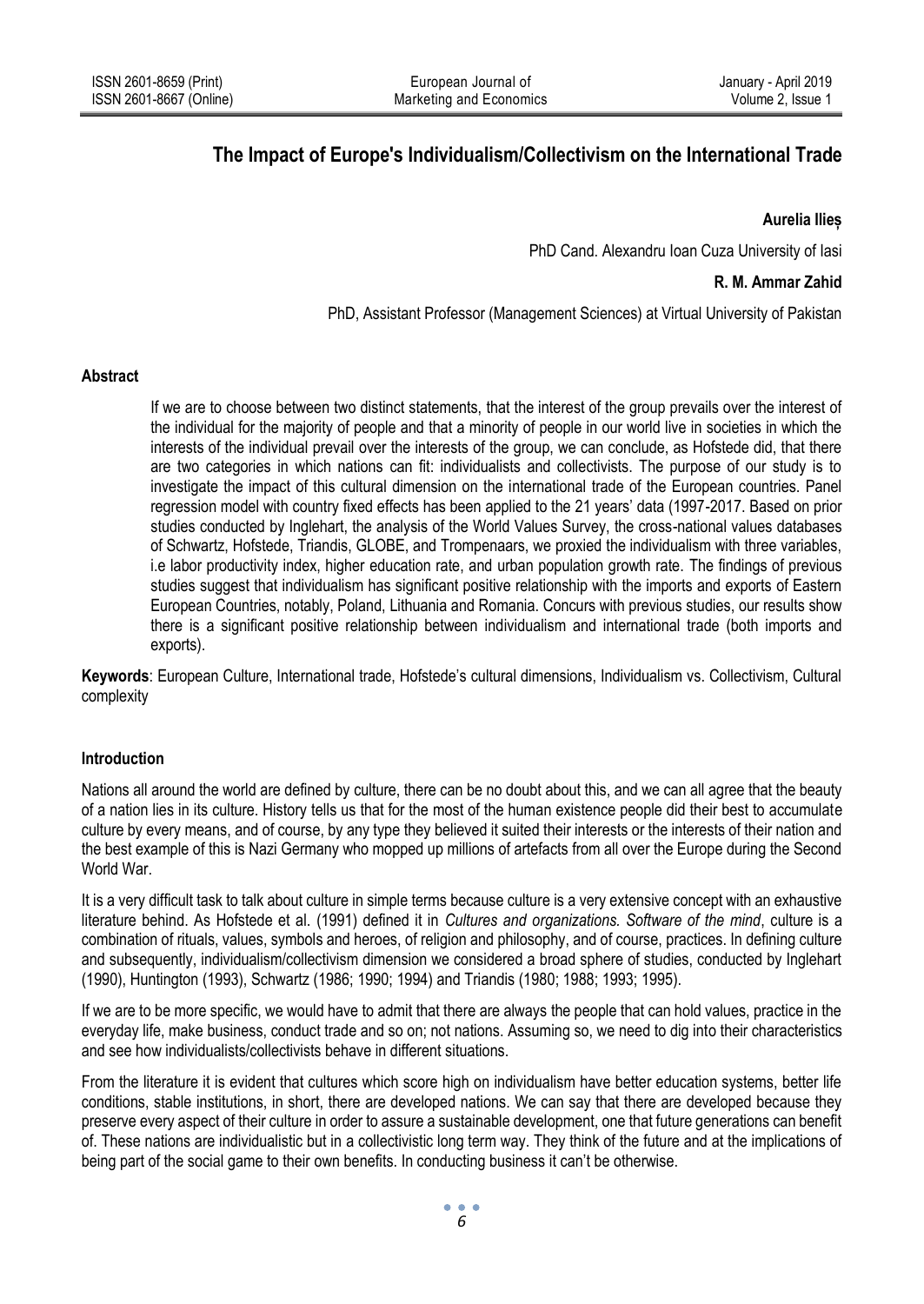| ISSN 2601-8659 (Print)  | European Journal of     | January - April 2019 |
|-------------------------|-------------------------|----------------------|
| ISSN 2601-8667 (Online) | Marketing and Economics | Volume 2. Issue 1    |

"Culture is to a society what memory is to individuals" which means that it is based on the things that "worked" in the past (Triandis, 1995). As part of the culture are words, norms, roles, attitudes, shared beliefs and values, also called elements of the subjective culture. Both collectivism and individualism are based on the assumptions that we are either bound together into groups formed by independent individuals, specific to collectivism, or we perceive ourselves as independent entities both distinct and distant from groups as it is the case for individualists (Hofstede et al., 1991; Triandis, 1995). In the first case, the individuals are the unit of analysis, and in the second case we have the idea of a group as the unit of analysis, a group formed by individuals that are tightly bonded in these specific groups.

The purpose of our study is to see the impact of the individualism dimension using proxies as labor productivity index, higher education rate and urban population growth, on the international trade of 30 European countries. In order to do so we first summarized the different definitions developed around the concepts of individualism and collectivism. It is worth mentioning that we found little support in the literature in connecting the cultural dimensions developed by Hofstede to international trade. Among the few authors that developed a clear interest on the subject are Kristjánsdóttir et al. (2017) and Zahid and Ilieș (2018).

Our findings suggest there is a significant positive relationship between individualism measured by labor productivity index, higher education rate and urban population growth, on the international trade of the European countries analysed. By using a unique set of proxies to measure individualism we constructed four models in order to test our hypothesis.

The main contribution of our paper consists of linking individualism to international trade of most of the European countries for which data was available, as well as defining individualism by new, unique variables according to a broad sphere of studies, notably philosophy, economics, history and psychology.

Rest of the paper adopts the following structure: Section 2 presents the literature review and hypothesis development, Section 3 explains the data sources and methodology used and Section 4 is devoted to the presentation of empirical findings and discussion of the results. Final section concludes the study with some limitations and future research motivation.

### **Literature review**

Both collectivism and individualism are defined in various ways. Gould and Kolb (1964) defined individualism as a belief that the individual is an end in itself and ought to realize the self and cultivate judgment, notwithstanding the weight of pervasive social pressure towards conformity. The same author proposed that collectivism includes (1) emphasis on the views, needs and goals of the ingroup rather than on the self; (2) emphasis on behavior determined by social norms and duties rather than by pleasure or personal advantage; (3) common beliefs that are shared with the ingroup; and (4) willingness to cooperate with ingroup members (Triandis, 1990).

In the vast literature on individualism and collectivism we can find numerous other terms with the same meaning. To name just a few, we can find distinctions between *communal* and *associative* social relations (Weber, 1930, 1947, 1957, 1958), *collectivity* and *self-emphasis* (Parsons, 1949), community and society (Toennies, 1957), community and agency (Bakan, 1966), *collaterality* and *individualism* (Kluckhohn and Strodtbeck, 1961), *traditionalism* and *modernity* (Inkeles and Smith, 1974), or *dependence on the frame* vs. *independence from the frame* (Witkin and Berry, 1975). Although the constructs of these authors do not match perfectly, they do cover the basis.

Even though the terms were first applied to political systems, there is much emphasis in the literature, especially in that of psychology and sociology, more recently, even economics, about the implications of being more or less individualistic as a society. Most of the discussions are based on the fact that neither extreme collectivism, nor extreme individualism is desirable for a society and a balance between these two has to be found. A healthy society has to use both cultural patterns as close as in equal amounts. We will see in the next lines that we won't find extreme constructs applied in the 21<sup>st</sup> century and that is hardly believable that we will ever have such applications in the future. What has to be retained is that countries are more or less individualistic or collectivistic and this impacts the overall economy including international trade, taking into account that as cultures transform, becoming more complex and dynamic, they also become more individualist. This is also why this difference is often perceived as a contrast between "the West" and "the rest" (Triandis, 1995), assuming that individualism is found mostly in Europe and North America, mostly in the developed countries, while collectivism is found in the rest of the world.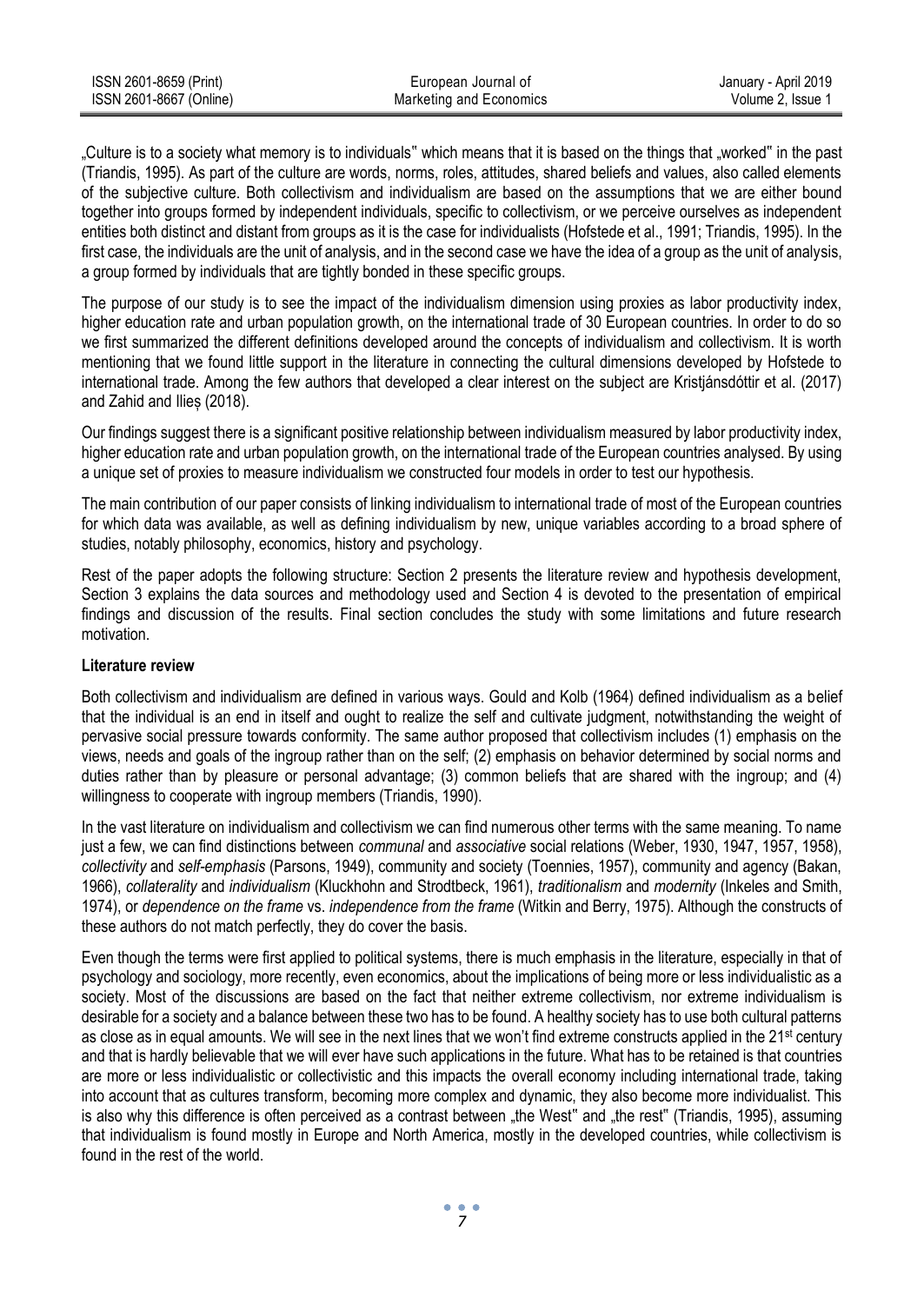| ISSN 2601-8659 (Print)  | European Journal of     | January - April 2019 |
|-------------------------|-------------------------|----------------------|
| ISSN 2601-8667 (Online) | Marketing and Economics | Volume 2. Issue 1    |

During the eighteen century, English political philosophers used for the first time the terms of individualism and collectivism. Synonymous with the term liberalism and opposed to authoritarianism, individualism was seen in terms of freedom and equality, while collectivism was defined by the obedience to authority. The American Revolution, as well as the French Revolution made room for the collectivistic movements. Views about the relationship of the citizen to the state are found in the work of one of the biggest advocates of individualism, John Locke with a sound adversary in Jean-Jacques Rousseau who found great support for his statements, arguing that the individual is free only by submitting to the general will; the general will being always right which tends to the public advantage (Encyclopedia Britannica, 1953). The work of Adam Smith with an emphasis on laissez-faire individualism was also contrasted by the Marxist collectivist ideas that found much support and application, focusing on the property rights of the means of production. The French intellectual de Tocqueville (1840, 1985) also emphasized on the concept, being the first to present individualism as more than just egoism in the context of American democracy. Also, in exploring the connection between individualism and democracy, Kateb (1992) saw a strong link accusing Rousseau as theorizing based on a small community which no longer describes modern societies.

Nevertheless, the concepts, or the idea, even though not clearly stated, of individualism and collectivism first appeared in the Greek philosophy, whereas the Greek Sophists of the  $5<sup>th</sup>$  century proclaimed: "In Crete do as the Cretans", the individuals having the option to decide on how to behave. Socrates and Plato opposed to their ideas because they lacked standards of what is good and what is not. In the same period, Confucius conceptualizes on virtue as proper behavior in a society. Most of the Eastern religions today are based on these considerations. One of the clearest differences between the West and the East comes from religion: the West is more concerned with belief, logic, analysis, and theory, while the East is concerned with ethical behavior, self-improvement, ritual, meditation and the correct way of living (Hofstede, 1991). Dumont (1986) argued that individualism is a consequence of Protestantism but also of political developments and economic developments. Some other scholars, including Elias (1991) say individualism started with Descartes, with the famously known "Cogito, ergo sum". At the same time, Confucius emphasized the importance of individualism, perhaps with no clear intention. He advocates that the superior man can find himself in no position in which he is not himself. In a high situation he does not treat with contempt his inferiors; in a low situation he does not court the favor of his superiors" (Confucius, 1915, pp. 105-106). It is clear that religion play an important role in defining cultural patterns, but maybe it has a bigger role in defining individualism and collectivism as long as much of our behavior is shaped by our in-groups.

Dewey (1930) explored the concepts of old and new individualism. He argued that the old individualism was based on the liberation from legal and religious restrictions, while the new individualism has its main focus on self-cultivation.

According to Hsu (1983), the correlation between individualism and competition results in creativity but also large military expenditures while increases the propensity toward racial and religious groups. Among the findings, omitted in the study, it is also the fact that in collectivist cultures people are more likely to mistreat outgroups, Triandis (1995) stating that many of the massacres in our history occurred in the collectivistic societies such as Germany (the Nazi Holocaust in 1940-1945), China (the rape of Nanjing by the Japanese in 1937) or Bosnia (ethnic cleansing in 1991-1994). The determinants of individualism as well as of other cultural patterns are of great complexity including aspects from different domains (Erchak, 1992). In shaping cultural patterns one should not look for obvious and simple explanations in defining such constructs for they don't exist.

As we have mentioned, many typologies were developed in order to better define individualism and collectivism. Among these, are those proposed by Riesman, Glazer, and Denney (1961): the tradition-directed type formed by people conforming to norms and accepting rigid discipline while having a sense of belonging to groups; and the inner-directed type formed of people capable of making choices, defined by mobility, colonization and production. As a continuation to this discussion, Lukes (1973) included dignity, privacy, autonomy and self-development on the concept of individualism stating that we can find political, economic, religious, ethical, epistemological and methodological individualism among individuals worldwide. Several kinds of individualism are identified by Bellah (1988): religious, utilitarian and expressive, the same author concluding that individualism is maximal in the middle class, individualists being mostly concerned with being unique, are quite utilitarian which ultimately result in ceaseless productivity.

The largest study first conducted based on value preferences is that of Hofstede (1980). Using a factor analysis based on the correlations among the answers of 117.000 employees of IBM, four factors were initially found to be relevant: power distance, uncertainty avoidance, individualism and masculinity. This opened the door for new exciting work among many students of culture including Hofstede and his own son, the results of the studies using similar instruments of measuring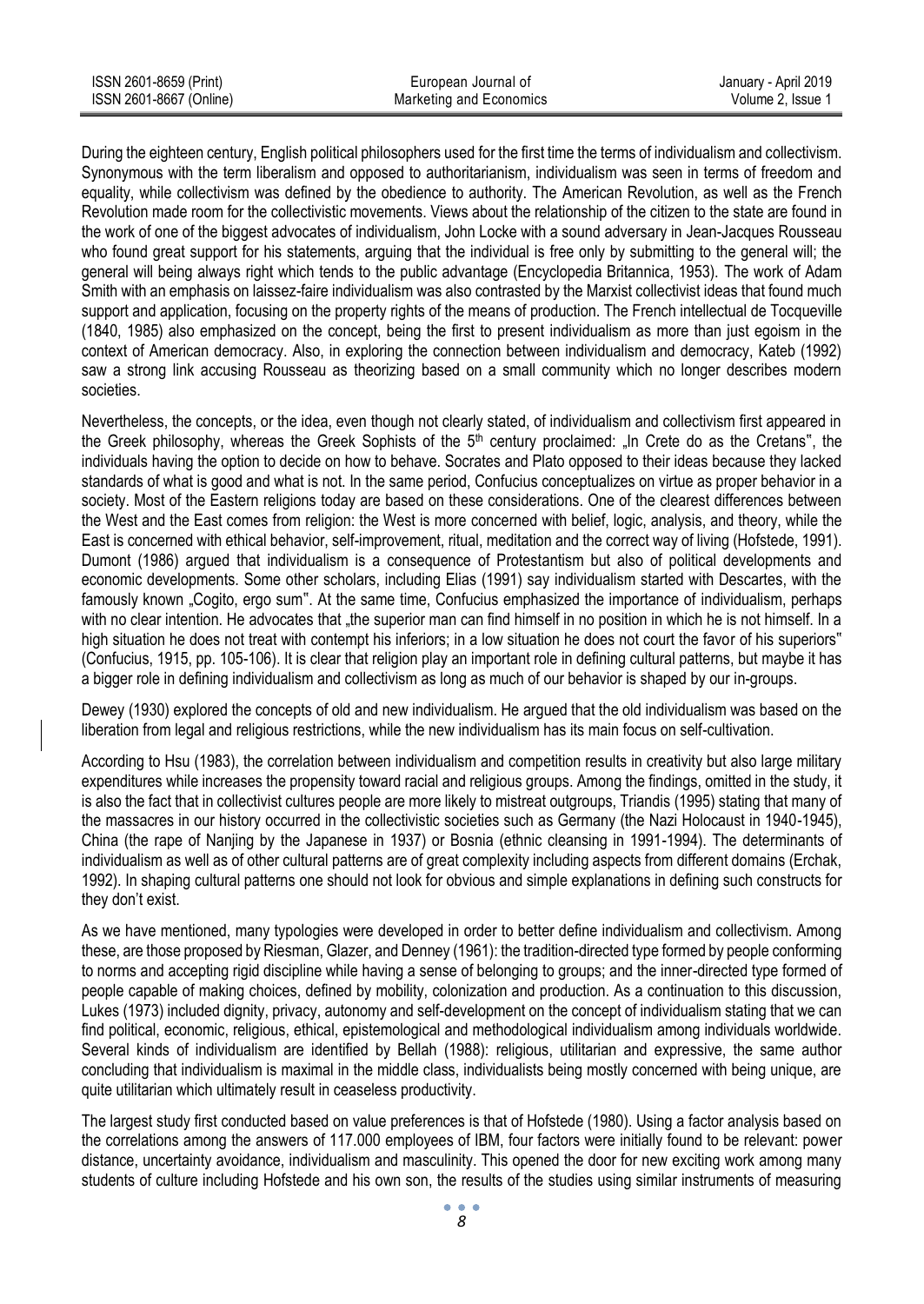| ISSN 2601-8659 (Print)  | European Journal of     | January - April 2019 |
|-------------------------|-------------------------|----------------------|
| ISSN 2601-8667 (Online) | Marketing and Economics | Volume 2. Issue 1    |

culture being consistent with Hofstede's work. Bontempo and Rivero (1992) correlated the individualism score of the country in Hofstedes study, with the relative importance of norms and attitudes as defined in studies that used the Fishbein and Ajzen (1975) theory of reasoned action in that specific country. The findings revealed that the more individualistic the country, the more attitudes rather than norms foretell the behavioral intentions of subjects.

Among the cultural syndromes identified in the literature we can find tightness and looseness, as well as cultural complexity and simplicity for which individualism and collectivism are seen as consequences. Tightness refers to the extent members of a culture agree about what constitutes the correct actions, act according to the norms of the culture and are criticized when they are deviating from the norms (Pelto, 1968). On the other hand, looseness is characterized by multiple norms, sometimes contradicting norms, and people who deviate from these norms are not punished; independent actions are even rewarded. Tightness can be seen in homogeneous cultures that are isolated from other cultures, while looseness is specific to heterogeneous cultures where it is little population density. Looseness is also specific to very hot climates while tightness to colder climates (Robbins, de Walt, and Pelto, 1972). Both looseness and tightness in the studies mentioned are situationspecific characteristics of cultures which means we cannot generalize.

At the individual level, individualism and collectivism received much emphasize from various researchers in order to develop scales of measurement. Among the researchers to develop such scales at the individual level we can name Hui (1984, 1988), Triandis et al. (1985) as well as cross-culturally (Triandis, Bontempo, et al., 1988; Triandis, McCusker, and Hui, 1990). Also, the broad literature reviewed by Triandis (1988, 1990) showed that individualism included ideas such as "independence" and "self-reliance", "distance from ingroups", "competition" and "hedonism"; and collectivism, "interdependence", "sociability" and "family integrity".

In the broad literature of individualism there were both critiques and defenders of the concept of individualism. Among the researchers that criticized it are Hogan (1975), Smith (1978), Lasech (1978) and Sampson (1977). Other researchers argued on another version, consisting both of individualisms and collectivisms strongest points, defined as *communitarianism* (Rotenburg, 1977; Rakoff, 1978; Kanfer, 1979). From an ethical point of view, we will find strongly embodied in the literature, the concept of *objectivism* with great emphasize on values and virtues with remarkable contribution from Ayn Rand, Leonard Peikoff and Nathaniel Branden. The concept of objectivism in Ayn's Rand vision consists of a basic social principle defined as follows: .....that just as life is an end in itself, so every living human being is an end in himself, not the means to the ends or the welfare of others, that man must live for his own sake, neither sacrificing himself to others nor sacrificing others to himself" (Rand, 1961).

We conclude with the fact that most of the studies reviewed on individualism and collectivism are indicating that never in the history of human being an extreme form had ever worked well for the society, that people are both individualists and collectivists in different phases of their lives and that more or less individualism/collectivism can only be learnt.

#### **Hypothesis development**

*H1: There is a significant positive relationship between individualism measured by GDP growth rate, urbanization population growth rate, higher education rate, labor productivity index and international trade (both imports and exports).*

In measuring cultural complexity authors usually use GDP per capita. Affluent cultures are more complex than less affluent ones in the sense that there is more differentiation in the various domains of life (Triandis, 1995; Hofstede, 1980). Cultural complexity tends to be related to looseness in this case (Stewart, 1971; Ember and Levinson, 1991).

There are different studies suggesting that rate of change, in the case of people, migration, has significant impact on the degree of individualism of a society (Ziller, 1965; Triandis, 1990; Lalone and Silverman, 1994). Usually people migrate in order to establish in big cities where they can find better opportunities. If members of a society come and go and new members keep coming in, there is more heterogeneity and more complexity which means a more individualistic culture. At the same time, living abroad increases the probability of being able to take one's own decisions; one is exposed to different views, opinions and experiences which most of the time leads to individualism.

Education leads to greater exposure to cultural diversity (Triandis, 1995) which if continued will lead to individualism. The more we know about the world, history in particular, the more individualistic people we become. We can find various examples to support this idea in people that come from a village to study in a big town university. Most of the time, these people lose touch of their groups in order to fit the new environment and the opportunities that are available make it hard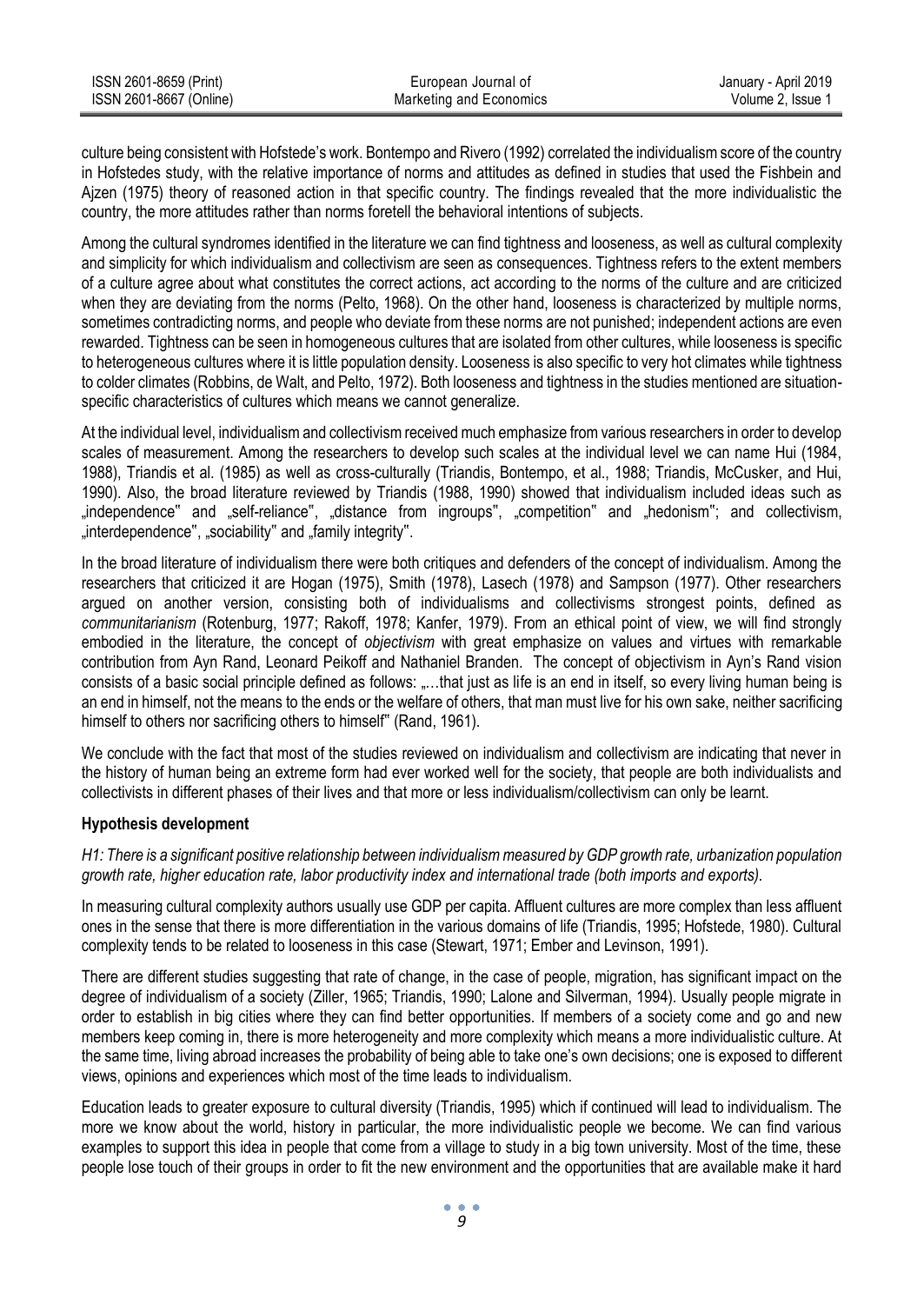| ISSN 2601-8659 (Print)  | European Journal of     | January - April 2019 |
|-------------------------|-------------------------|----------------------|
| ISSN 2601-8667 (Online) | Marketing and Economics | Volume 2. Issue 1    |

to go back. One important aspect for this characteristic is self-perception: collectivists have realistic self-perception about their abilities while individualists have rather flattering self-perceptions (Markus and Kitayama, 1991b; Triandis, 1995). A study conducted by Cohen (1991) concluded that collectivists have fewer skills than individualists in dealing with new groups as is the case of establishing new partnerships or finding new clients. The explanation is simple: they are used to deal with the members of their ingroups.

Economic development is according to Pareek (1968), a function of high need for achievement which is often linked to individualism and competition. We can conclude that economic development is a result of high productivity too, as well as high education among people in a society.

### **Data and Methodology:**

The objective to current study is to investigate the relationship of individualism/collectivism of European society on their international trade. The sample includes all the European countries for which data is available for the analysis period. In total, following 30 countries are included for analysis, Austria, Belgium Bulgaria, Croatia, Czech Republic, Denmark, Estonia, Finland, France, Germany, Greece, Hungary, Iceland, Ireland, Italy, Latvia, Lithuania, Luxembourg, Malta, Netherlands, Norway, Poland, Portugal, Romania, Slovakia, Slovenia, Spain, Sweden, Switzerland and United Kingdom. The time period for the study is 21 years starting from 1997 until 2017. Data has been gathered from the World Bank and Eurostat websites.

Renowned study of Geert Hofstede provides 5 dimensions of cultural values including individualism. Based on Hofstede's score, 10 countries in our sample have the score of 70 or above, and are categorised as highly individualistic societies, while 7 countries have scores of 35 to 20, being categorized as collectivistic. Rest of the countries have the value scores between 51 and 59 which makes them more individualistic than collectivistic. Further details are given in the Table 1.

| Collectivist |          | Individualistic |          | Highly Individualistic |          |
|--------------|----------|-----------------|----------|------------------------|----------|
|              | Hofstede |                 | Hofstede |                        | Hofstede |
| Country      | Score    | Country         | Score    | Country                | Score    |
| Albania      | 20       | Austria         | 55       | Belgium                | 75       |
| Bulgaria     | 30       | Czech Republic  | 58       | Denmark                | 74       |
| Croatia      | 33       | Estonia         | 60       | France                 | 71       |
| Greece       | 35       | Finland         | 63       | Hungary                | 80       |
| Portugal     | 27       | Germany         | 67       | Ireland                | 70       |
| Romania      | 30       | Iceland         | 60       | Italy                  | 76       |
| Slovenia     | 27       | Lithuania       | 60       | Latvia                 | 70       |
|              |          | Luxembourg      | 60       | <b>Netherlands</b>     | 80       |
|              |          | Malta           | 59       | Sweden                 | 71       |
|              |          | Norway          | 69       | United Kingdom         | 89       |
|              |          | Poland          | 60       |                        |          |
|              |          | Slovakia        | 52       |                        |          |
|              |          | Spain           | 51       |                        |          |
|              |          | Switzerland     | 68       |                        |          |

Table 1:Hofstede Score for Individualistic/ Collectivist for European Countries

Source: Hofstede website

The main challenge for study was to develop the construct to measure the individualism/collectivism of the European region. Based on the detailed literature review about the individualism, theoretical reasoning and data availability a set of four proxies are used to measure the individualism dimension. These are labour productivity index, urbanization rate, population growth rate and higher education rate.

*GDP growth rate:* The GDP growth rate measures the degree to which the economy is growing. It does this by comparing one quarter of the country's [gross domestic product](https://www.thebalance.com/what-is-gdp-definition-of-gross-domestic-product-3306038) to the previous quarter. Hofstede's study (1980) concluded that a country's individualism score can be accurately predicted from the country's wealth (richer countries were associated with higher individualism score). If individualism leads to wealth, the scores in the original study should be positively correlated with economic growth, which was not the case, the relationship being negative: the more individualist countries showed *less* economic growth than the less individualist ones. This is the reason we have to agree that it is national wealth that is causing individualism, and not otherwise. The strong relationship between national wealth and individualism is there for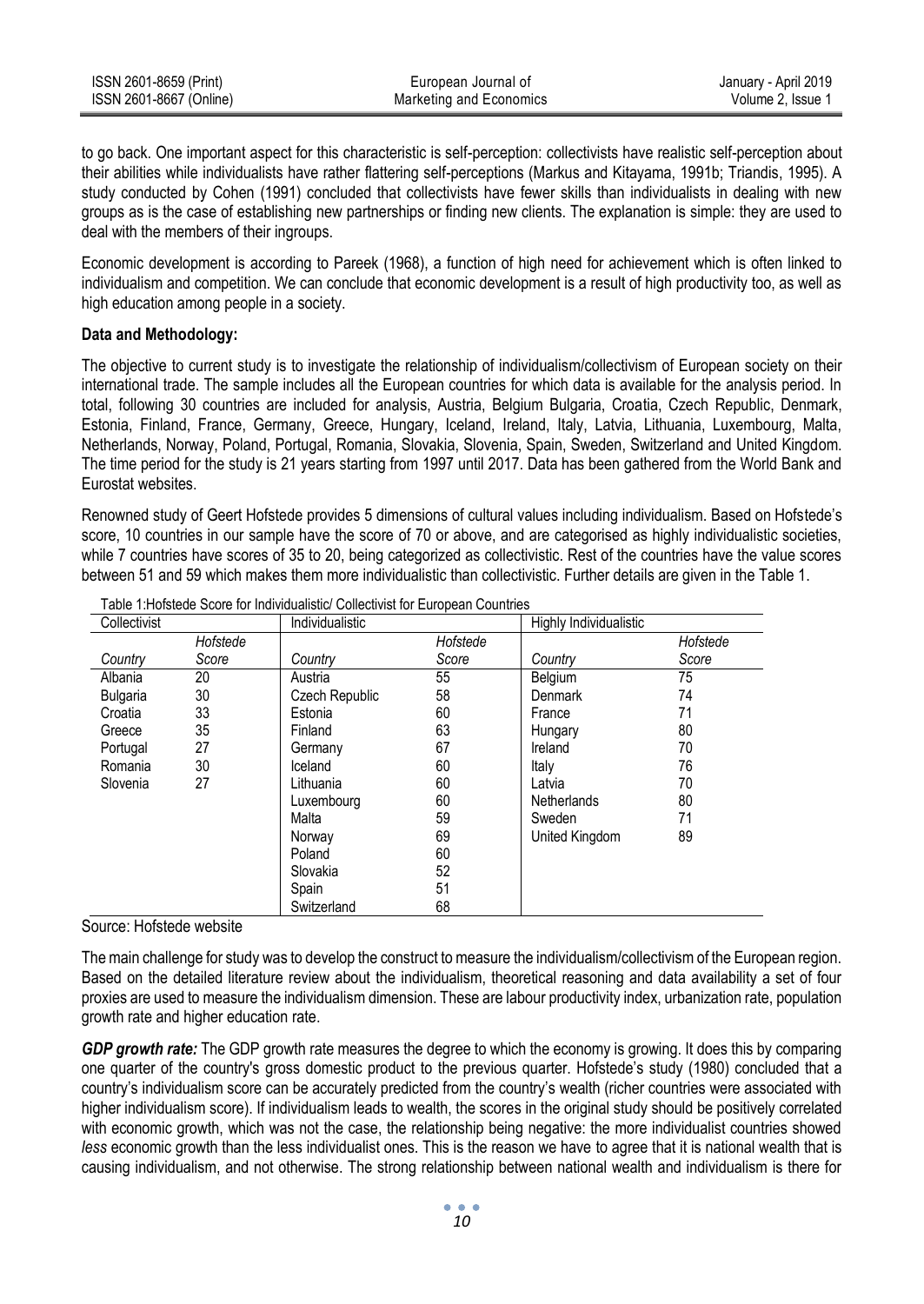| ISSN 2601-8659 (Print)  | European Journal of     | January - April 2019 |
|-------------------------|-------------------------|----------------------|
| ISSN 2601-8667 (Online) | Marketing and Economics | Volume 2. Issue 1    |

undeniable, with the arrow of causality directed from wealth to individualism, which is why countries having achieved fast economic development have experienced a shift toward individualism. It is there more than obvious that as far as the poor countries of the Europe, and of the world are concerned, will not become more individualist as long as they remain underdeveloped. Also, if the gap in wealth between rich and poor countries continues to increase, this will also increase the gap on the individualism-collectivism dimension which doesn't seem quite of a brilliant future.

Labor Productivity: Labour productivity is defined as the output per unit of a labour input while the output index shows the rate of change in production as compared to a chosen base period, in our case, 2010. People that are employed in an individualist culture are expected to act according to their own interests which means work ought to be organized in a way that the self-interest and the employer's interest would coincide. In individualist societies, the relationship between the employee and employer is primarily based on a business transaction, a kind of relationship between buyers and sellers in a labor market. Poor performance of the employee and better offers from another employer are both socially accepted reasons for terminating a work contract. It is largely accepted that, for example, *the American individualist participants performed best when operating individually and with their names marked but abysmally low when operating as a group and anonymously* (Hofstede, 1980).

*Urbanization rate:* The rate of urbanization is described as the projected average rate of change of the size of the urban population over the given period of time. It is well documented that urban living is a quite recent development because for most of our history people lived in low-density, rural settings. It was not until the 20th century that urbanization across the world began to increase rapidly. The Population Reference Bureau released data on global urbanization by continent in 2018. According to the source, Europe ranked third at a global level in terms of degree of urbanization. As a result of increasing urbanization is the increase in population density which is subject to the individualism dimension, many authors arguing that societies with high population density tend to be more collectivistic (Hofstede, 1990; Triandis, 1990, 1995).

*Higher education rate:* Higher education is composed of education and training on 5 to 8 levels, meaning college, university and post-university studies. The more educated people are, the higher are the chances that they will become more individualistic because exposure to new information makes people less dependent of in-groups. This can be seen as thinking of the purpose of education that is clearly different between the individualist and the collectivist societies. In the former it aims at preparing the individual for a place in the society, by teaching them to act according when new, unknown, unforeseen situations appear and there is a positive attitude toward what is new. In the collectivist society, there is high pressure on adaptation to the skills. Learning is more about *how to do* things in order to perform well in the society.

Similarly, as in prior studies, international trade is measured by the Imports and Exports of goods and services, alternatively. Imports are foreign goods and services bought by residents of a country from outside their country, while exports are the goods and services produced in one country and purchased by residents of another country.

To investigate the empirical impact of Individualism on international trade of European countries, we regress imports and exports of goods and services (*Int. Trade*) on individualism proxies (*Indi*). GDP growth (per capita) is used as control variables. Specifically, Following econometric model with cross section fixed effects (country fixed effects) has been used:

*Int*. *trade*<sub>*i*,*t*</sub> = 
$$
\alpha + \beta_j Indi_{i,t} + \gamma_k Control_{i,t} + u_i + e_{i,t}
$$

where:

*Int. Trade* represents international tarde, alternatively measured as imports of goods and services (% of GDP) and exports of goods and services (% of GDP);

*Indi* represents individualism, measured as Labor Productivity index, Higher Education rate and Urban population growth (annual %), Alternatevely;

 $\textit{Controls}$  represent country-level control variable i.e GDP growth (per capita);

- *i* represents country *i*, and *t* fiscal year *t*;
- $u_i$  represent individual country effects;
- *e* is the error term.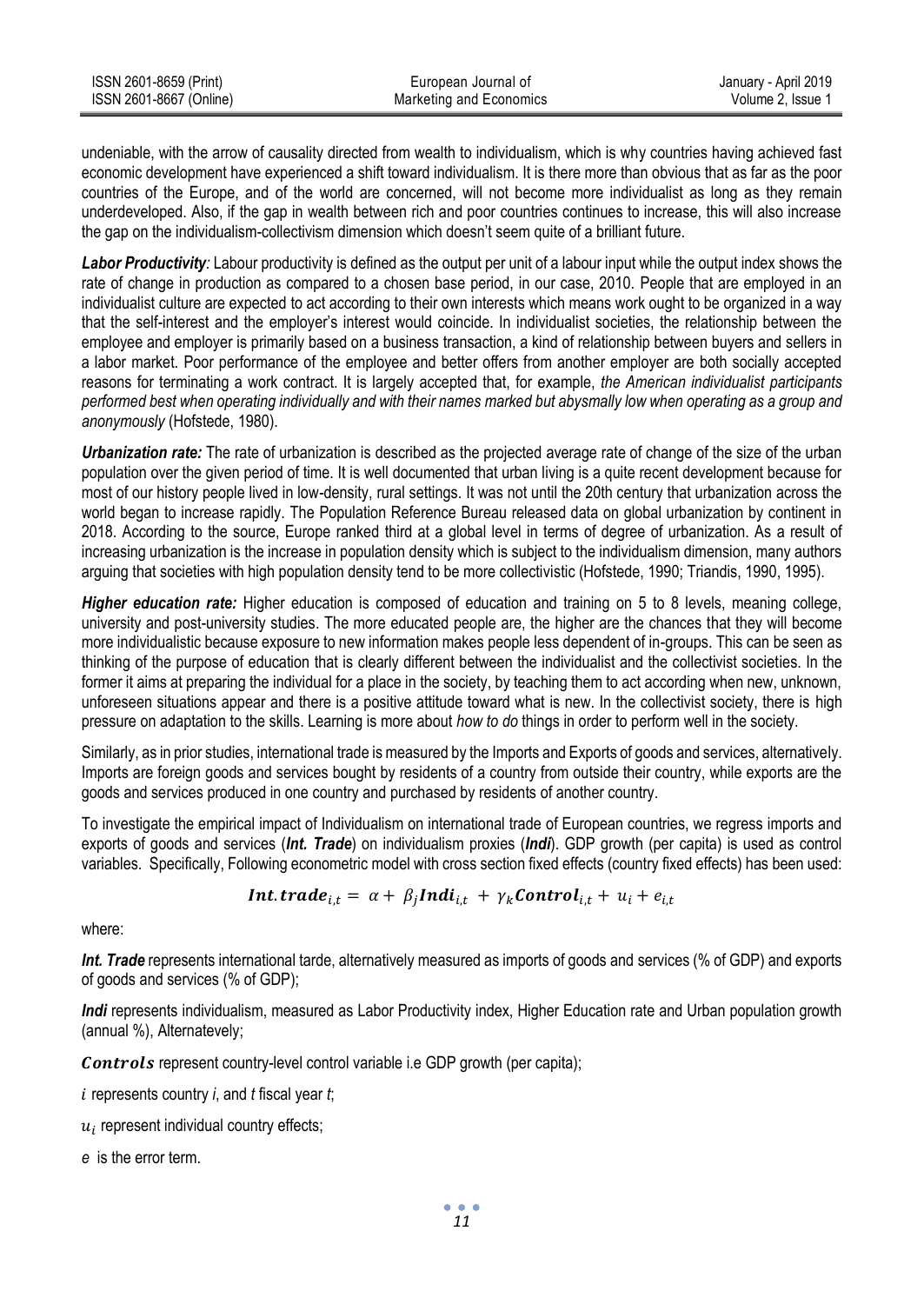## **Empirical findings:**

Table 2 presents the results of descriptive statistic of overall as well as country wise descriptive statistic. Mean, Median and Standard deviation of all the six variables are given for the 30 European countries. Mean values show that the overall imports and exports of the European countries are higher than 50% of GPD. Luxemburg mean imports and exports are around 150% of GDP, highest in the European countries. Luxemburg also have highest labour productivity followed by Italy. Norway have the highest Higher education level i.e. 30.8%. Urban population growth is highest in Netherlands and Norway among the European Countries. In the group, Poland has the highest GDP growth, followed by UK. Variables of the study for all other countries are close to the overall average. A similar trend can be seen in the graphs presented in the Appendix A.

| Co<br>unt<br>ry | goods<br>of GDP) | Imports of<br>and services (% |                                   | goods<br>of GDP) | <b>Exports of</b><br>and services (% |                           | index     | <b>Lab Productivity</b> |                                   | Higher                                 | Education     |                        | Urban<br>%)        | population<br>growth (annual |                      | <b>GDP</b><br>%)       | per capita<br>growth (annual |                        |
|-----------------|------------------|-------------------------------|-----------------------------------|------------------|--------------------------------------|---------------------------|-----------|-------------------------|-----------------------------------|----------------------------------------|---------------|------------------------|--------------------|------------------------------|----------------------|------------------------|------------------------------|------------------------|
|                 | Me               | Me<br>dia                     | S.                                | Me               | Me<br>dia                            | S.                        | Me        | Me<br>dia               | S.                                | М<br>ea                                | Me<br>dia     | S.                     | M                  | Me<br>dia                    | S.                   | M                      | Me<br>dia                    | S.                     |
|                 | an               | n                             | D.                                | an               | n                                    | D.                        | an        | n                       | D.                                | n                                      | n             | D.                     | ea<br>n            | n                            | D.                   | ea<br>n.               | n                            | D.                     |
| AU<br>T         | 45.<br>66        | 47.<br>25                     | 4.<br>50                          | 48.<br>34        | 50.<br>84                            | 5.<br>58                  | 98.<br>06 | 100<br>.00              | 4.<br>43                          | 17<br>$.5\,$<br>4                      | 16.<br>$00\,$ | 6.<br>96               | $\mathbf{0}$<br>23 | 0.0<br>$\overline{2}$        | 0.<br>60             | 1.<br>33               | 1.5<br>5                     | 1.<br>75               |
| <b>BE</b><br>L  | 72.<br>31        | 71.<br>98                     | 8.<br>21                          | 74.<br>89        | 75.<br>71                            | 6.<br>91                  | 97.<br>53 | 99.<br>30               | $\overline{4}$ .<br>45            | 28<br>$\cdot$<br>$\mathbf{1}$          | 28.<br>10     | 3.<br>87               | $\Omega$<br>59     | 0.5<br>4                     | 0<br>28              | 1.<br>23               | 1.3<br>3                     | $\mathbf{1}$ .<br>56   |
| BG<br>R         | 55.<br>07        | 57.<br>63                     | 11<br>$\cdot$ 1<br>$\overline{7}$ | 49.<br>98        | 50.<br>11                            | 11<br>$\overline{2}$<br>9 | 91.<br>75 | 93.<br>40               | 17<br>$\cdot$ 1<br>$\overline{7}$ | 19<br>$\overline{8}$<br>$\overline{7}$ | 19.<br>00     | $\overline{2}$ .<br>79 | $\mathbf{0}$<br>35 | 0.2<br>4                     | 0.<br>43             | $\overline{3}$ .<br>85 | 4.6<br>7                     | $\overline{4}$ .<br>12 |
| CH<br>E         | 49.<br>02        | 49.<br>70                     | 5.<br>71                          | 57.<br>62        | 57.<br>23                            | 7.<br>89                  | 96.<br>27 | 98.<br>40               | 4.<br>04                          | 26<br>$\overline{J}$<br>0              | 26.<br>50     | 5.<br>58               | 0.<br>87           | 0.9<br>3                     | 0.<br>35             | 1.<br>04               | 0.8<br>6                     | 1.<br>63               |
| CZ<br>E         | 59.<br>63        | 61.<br>06                     | 11<br>.1<br>8                     | 61.<br>94        | 63.<br>23                            | 14<br>$.2\,$<br>8         | 91.<br>74 | 96.<br>80               | 13<br>$\mathbf{0}$<br>6           | 13<br>6<br>5                           | 12.<br>00     | 4.<br>29               | 0.<br>07           | 0.1<br>6                     | 0.<br>34             | 2.<br>37               | 2.4<br>0                     | 2.<br>83               |
| DE<br>U         | 33.<br>85        | 35.<br>89                     | 5.<br>30                          | 38.<br>56        | 41.<br>19                            | 7.<br>41                  | 99.<br>06 | 100<br>.00              | 4.<br>06                          | 22<br>0<br>0                           | 21.<br>40     | $\overline{2}$ .<br>02 | $\mathbf{0}$<br>24 | 0.3<br>$\Omega$              | 0.<br>48             | 1.<br>42               | 1.5<br>1                     | 2.<br>18               |
| <b>DN</b><br>ĸ  | 42.<br>93        | 43.<br>58                     | 5.<br>76                          | 48.<br>67        | 50.<br>52                            | 5.<br>99                  | 98.<br>31 | 99.<br>10               | 5.<br>40                          | 26<br>.9<br>$\mathbf{1}$               | 27.<br>50     | $\overline{3}$ .<br>27 | $\mathbf{0}$<br>59 | 0.6<br>0                     | $\mathbf{0}$ .<br>17 | $\mathbf{0}$ .<br>99   | 1.1<br>$\mathbf{1}$          | 1.<br>89               |
| ES<br>P         | 29.<br>07        | 29.<br>23                     | 2.<br>0 <sub>5</sub>              | 27.<br>87        | 26.<br>40                            | 3.<br>39                  | 98.<br>29 | 95.<br>40               | 4.<br>62                          | 26<br>$\overline{2}$<br>8              | 26.<br>80     | 4.<br>76               | 0.<br>99           | 0.6<br>5                     | 0.<br>77             | 1.<br>42               | 1.8<br>$\overline{7}$        | 2.<br>44               |
| ES<br>T         | 73.<br>04        | 73.<br>55                     | 7.<br>38                          | 70.<br>80        | 70.<br>23                            | 9.<br>64                  | 89.<br>59 | 96.<br>00               | 17<br>$6.5\,$<br>3                | 28<br>$\overline{J}$<br>5              | 28.<br>00     | 3.<br>60               | $\mathbf{0}$<br>44 | 0.4<br>6                     | 0.<br>48             | 4.<br>49               | 5.1<br>$\overline{2}$        | 6.<br>11               |
| <b>FIN</b>      | 35.<br>42        | 36.<br>77                     | 4.<br>19                          | 39.<br>18        | 38.<br>68                            | 2.<br>50                  | 96.<br>81 | 98.<br>90               | 5.<br>67                          | 29<br>$\overline{8}$<br>$\overline{2}$ | 30.<br>$00\,$ | 4.<br>51               | 0.<br>58           | 0.5<br>$\mathfrak{p}$        | 0.<br>22             | 1.<br>75               | 2.3<br>4                     | 3.<br>25               |
| <b>FR</b><br>A  | 27.<br>72        | 28.<br>08                     | 2.<br>86                          | 27.<br>88        | 27.<br>94                            | 1.<br>70                  | 97.<br>87 | 99.<br>20               | 4.<br>69                          | 24<br>.5<br>5                          | 24.<br>40     | 4.<br>33               | 0.<br>87           | 0.8<br>3                     | 0.<br>15             | 1.<br>02               | 1.2<br>$\overline{2}$        | 1.<br>46               |
| <b>GB</b><br>R  | 28.<br>40        | 28.<br>32                     | $\overline{2}$ .<br>48            | 26.<br>41        | 26.<br>13                            | $\overline{2}$ .<br>43    | 97.<br>80 | 100<br>.00              | 5.<br>94                          | 30<br>$\cdot$ 1<br>8                   | 28.<br>70     | 5.<br>27               | $\mathbf{0}$<br>88 | 1.0<br>$\overline{2}$        | 0.<br>29             | 1.<br>47               | 1.7<br>$\mathbf{1}$          | 1.<br>82               |
| GR<br>C         | 31.<br>26        | 31.<br>67                     | 3.<br>20                          | 23.<br>78        | 22.<br>52                            | 5.<br>32                  | 97.<br>40 | 96.<br>50               | 6.<br>48                          | 19<br>$\cdot$<br>6                     | 19.<br>10     | 4.<br>52               | 0.<br>48           | 0.6<br>6                     | 0.<br>39             | 0.<br>66               | 1.5<br>0                     | 4.<br>15               |

# **Table: 2 Descriptive statistics**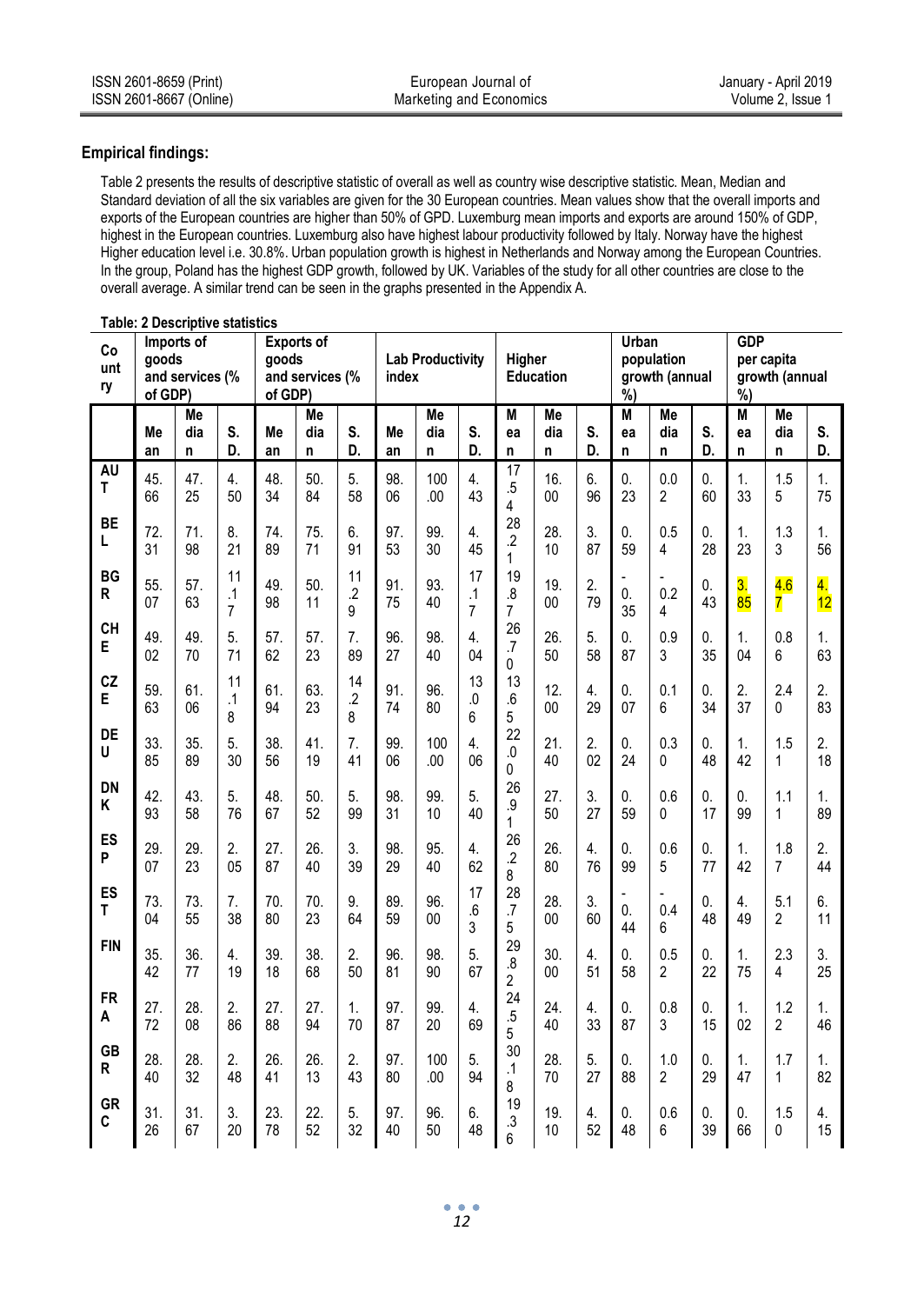| ISSN 2601-8659 (Print)<br>ISSN 2601-8667 (Online) |                |            |                                         |                |            |                                         |                | European Journal of<br>Marketing and Economics |                                        |                                                 |               |                                 |                                 |                       |                                 |                       | January - April 2019<br>Volume 2, Issue 1 |                                 |
|---------------------------------------------------|----------------|------------|-----------------------------------------|----------------|------------|-----------------------------------------|----------------|------------------------------------------------|----------------------------------------|-------------------------------------------------|---------------|---------------------------------|---------------------------------|-----------------------|---------------------------------|-----------------------|-------------------------------------------|---------------------------------|
| <b>HR</b><br>٧                                    | 43.<br>10      | 44.<br>23  | 3.<br>70                                | 39.<br>47      | 38.<br>98  | 5.<br>64                                | 98.<br>06      | 100<br>.90                                     | 9.<br>40                               | 15<br>.6                                        | 14.<br>95     | 2.<br>69                        | $\overline{a}$<br>0.<br>04      | 0.1<br>8              | 1.<br>10                        | 2.<br>45              | 3.4<br>7                                  | 3.<br>38                        |
| HU<br>N                                           | 70.<br>75      | 75.<br>07  | 10<br>$\mathcal{A}$<br>1                | 72.<br>75      | 74.<br>41  | 14<br>.1<br>4                           | 92.<br>48      | 99.<br>40                                      | 11<br>.0<br>4                          | 7<br>15<br>.6<br>7                              | 15.<br>40     | 3.<br>65                        | 0.<br>17                        | 0.1<br>5              | 0.<br>37                        | 2.<br>72              | 3.6<br>1                                  | 2.<br>69                        |
| <b>IRL</b>                                        | 79.<br>39      | 79.<br>70  | 10<br>$\cdot$ 1<br>0                    | 95.<br>48      | 93.<br>24  | 15<br>$\overline{2}$<br>8               | 98.<br>93      | 93.<br>70                                      | 18<br>.6<br>1                          | 29<br>$\cdot$<br>2                              | 31.<br>$00\,$ | 7.<br>54                        | 1.<br>71                        | 1.5<br>5              | 0.<br>73                        | 4.<br>43              | 3.9<br>6                                  | 6.<br>14                        |
| <b>ISL</b>                                        | 41.<br>95      | 42.<br>48  | 4.<br>71                                | 42.<br>02      | 37.<br>37  | 9.<br>81                                | 10<br>2.2<br>0 | 101<br>.65                                     | 2.<br>14                               | 25<br>.8<br>5                                   | 25.<br>50     | 4.<br>86                        | 1.<br>24                        | 1.1<br>5              | 0.<br>67                        | 2.<br>30              | 2.5<br>8                                  | 3.<br>29                        |
| <b>ITA</b>                                        | 25.<br>29      | 26.<br>45  | 2.<br>49                                | 26.<br>31      | 25.<br>73  | 2.<br>53                                | 10<br>0.7<br>7 | 101<br>.40                                     | 2.<br>31                               | 11<br>.5<br>7                                   | 12.<br>$00\,$ | 3.<br>05                        | 0.<br>52                        | 0.4<br>7              | 0.<br>39                        | 0.<br>25              | 0.9<br>6                                  | 2.<br>13                        |
| LT<br>U                                           | 63.<br>36      | 63.<br>48  | 12<br>.8<br>9                           | 58.<br>46      | 53.<br>84  | 16<br>.5<br>6                           | 87.<br>41      | 93.<br>20                                      | 22<br>$\cdot$<br>0                     | 27<br>.4<br>9                                   | 27.<br>40     | 5.<br>75                        | $\overline{a}$<br>1.<br>13      | 0.9<br>5              | 0.<br>44                        | 5.<br>48              | 5.3<br>2                                  | 5.<br>40                        |
| LU<br>X                                           | 14<br>1.8<br>4 | 141<br>.64 | $\overline{27}$<br>$\overline{.7}$<br>9 | 17<br>0.7<br>8 | 174<br>.52 | $\overline{32}$<br>$\overline{.5}$<br>9 | 10<br>1.1<br>0 | 101<br>.20                                     | $\overline{2}$ .<br>99                 | 25<br>.6<br>1                                   | 23.<br>35     | 8.<br>45                        | 2.<br>19                        | 2.2<br>3              | 0.<br>50                        | 1.<br>81              | 1.6<br>1                                  | 3.<br>31                        |
| LV<br>A                                           | 54.<br>87      | 55.<br>13  | $\overline{7}$ .<br>01                  | 46.<br>63      | 39.<br>97  | 10<br>.4<br>9                           | 89.<br>47      | 97.<br>20                                      | 21<br>.6<br>9                          | 20<br>.6<br>9                                   | 19.<br>60     | 5.<br>52                        | 1.<br>16                        | 1.0<br>7              | 0.<br>33                        | 5.<br>41              | 6.4<br>3                                  | 5.<br>87                        |
| ML<br>т                                           | 12<br>8.3<br>4 | 126<br>.61 | 18<br>.7<br>8                           | 13<br>0.1<br>6 | 129<br>.54 | 20<br>.6<br>3                           | 99.<br>23      | 98.<br>35                                      | 5.<br>52                               | 13<br>$.5\,$<br>2                               | 12.<br>45     | 4.<br>91                        | 1.<br>14                        | 0.9<br>5              | 0.<br>62                        | 2.<br>83              | 3.0<br>4                                  | 2.<br>35                        |
| <b>NL</b><br>D                                    | 62.<br>29      | 60.<br>55  | 7.<br>62                                | 70.<br>67      | 69.<br>28  | 9.<br>31                                | 97.<br>82      | 99.<br>50                                      | 4.<br>94                               | 25<br>$\boldsymbol{.8}$<br>7                    | 26.<br>70     | 4.<br>12                        | $\overline{\mathbf{1}}$ .<br>48 | 1.4<br>9              | $\overline{\mathbf{0}}$ .<br>38 | 1.<br>47              | 1.6<br>$\overline{7}$                     | 2.<br>06                        |
| <b>NO</b><br>R                                    | 29.<br>57      | 28.<br>46  | 2.<br>37                                | 40.<br>53      | 40.<br>39  | 3.<br>23                                | 99.<br>68      | 100<br>.10                                     | 3.<br>88                               | 30<br>$\overline{\mathbf{8}}$<br>$\overline{2}$ | 30.<br>$20\,$ | $\overline{\mathbf{3}}$ .<br>58 | 1.<br>$\overline{37}$           | 1.3<br>8              | $\overline{0}$ .<br>28          | 1.<br>04              | 1.0<br>0                                  | 1.<br>59                        |
| P <sub>O</sub><br>L                               | 39.<br>18      | 39.<br>93  | 6.<br>73                                | 37.<br>50      | 37.<br>86  | 9.<br>32                                | 95.<br>40      | 92.<br>85                                      | 14<br>.1<br>0                          | 16<br>.3<br>8                                   | 15.<br>70     | 6.<br>00                        | $\overline{a}$<br>0.<br>19      | ٠<br>0.2<br>1         | 0.<br>23                        | 4.<br>$\overline{02}$ | 3.9<br>1                                  | $\overline{\mathbf{1}}$ .<br>63 |
| <b>PR</b><br>Т                                    | 37.<br>65      | 38.<br>16  | 2.<br>22                                | 31.<br>83      | 29.<br>87  | 5.<br>78                                | 95.<br>30      | 96.<br>70                                      | 5.<br>69                               | 13<br>$\cdot$ 1<br>0                            | 12.<br>00     | 4.<br>90                        | 1.<br>17                        | 1.2<br>4              | 0.<br>52                        | 1.<br>05              | 1.4<br>4                                  | 2.<br>16                        |
| <b>RO</b><br>U                                    | 39.<br>93      | 41.<br>60  | 4.<br>05                                | 33.<br>68      | 32.<br>96  | 5.<br>58                                | 91.<br>99      | 98.<br>50                                      | 26<br>$\overline{9}$<br>$\overline{2}$ | 10<br>.8<br>2                                   | 10.<br>70     | 2.<br>87                        | L,<br>0.<br>66                  | 0.4<br>7              | 0.<br>48                        | 3.<br>83              | 4.3<br>6                                  | 4.<br>47                        |
| <b>SV</b><br>Κ                                    | 76.<br>15      | 77.<br>79  | 13<br>.0<br>6                           | 74.<br>09      | 76.<br>34  | 16<br>.6<br>6                           | 87.<br>89      | 93.<br>80                                      | 17<br>.5<br>1                          | 13<br>$\cdot$<br>8                              | 12.<br>10     | 4.<br>30                        | 0.<br>18                        | 0.1<br>9              | 0.<br>14                        | 3.<br>76              | 3.7<br>5                                  | 3.<br>30                        |
| SV<br>N                                           | 60.<br>77      | 62.<br>85  | 8.<br>43                                | 62.<br>35      | 64.<br>29  | 11<br>$\cdot$<br>5                      | 94.<br>04      | 98.<br>80                                      | 10<br>$.6\,$<br>5                      | 18<br>$.5\,$<br>8                               | 18.<br>50     | 5.<br>69                        | 0.<br>51                        | 0.5<br>$\overline{2}$ | 0.<br>34                        | 2.<br>45              | 3.1<br>$\overline{4}$                     | 3.<br>37                        |
| SW<br>Е                                           | 38.<br>73      | 39.<br>29  | 2.<br>87                                | 44.<br>60      | 44.<br>45  | 2.<br>58                                | 94.<br>37      | 98.<br>00                                      | 8.<br>21                               | 27<br>.8<br>5                                   | 26.<br>80     | 4.<br>00                        | 0.<br>80                        | 0.9<br>3              | 0.<br>52                        | 1.<br>95              | 2.0<br>$\mathbf{1}$                       | 2.<br>52                        |
| 0۷<br>eral                                        | 53.<br>88      | 45.<br>34  | 28<br>$\cdot$ 3<br>3                    | 55.<br>77      | 45.<br>93  | 33<br>$\cdot$ 1<br>0                    | 95.<br>76      | 98.<br>90                                      | 12<br>.1<br>$\overline{7}$             | 21<br>.9<br>7                                   | 22.<br>15     | 7.<br>92                        | 0.<br>48                        | 0.5<br>0              | 0.<br>91                        | 2.<br>34              | 2.2<br>$\mathbf{1}$                       | 3.<br>55                        |

Where AUT represents Austria, BEL= Belgium, BGR = Bulgaria, CHE = Croatia, CZE = Czech Republic, DNK = Denmark, EST = Estonia, FIN= Finland, FRA = France, GRC = Germany, HRV = Greece, HUN = Hungary, ISL = Iceland, IRL = Ireland, ITA = Italy, LVA = Latvia, LTU = Lithuania, LUX = Luxembourg, MLT = Malta, NLD = Netherlands, NOR = Norway,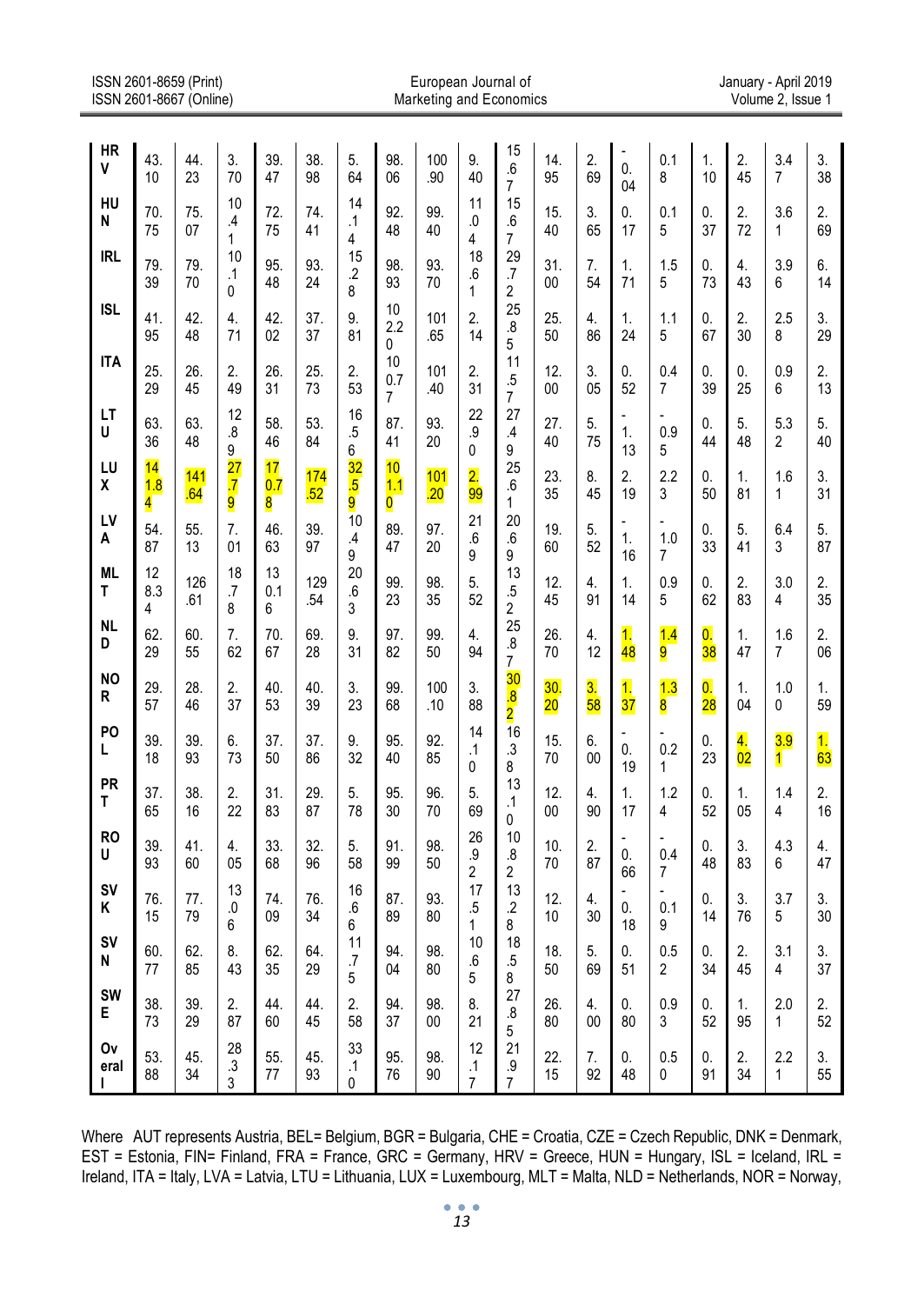| ISSN 2601-8659 (Print)  | European Journal of     | January - April 2019 |
|-------------------------|-------------------------|----------------------|
| ISSN 2601-8667 (Online) | Marketing and Economics | Volume 2. Issue 1    |

POL = Poland, PRT = Portugal, ROU = Romania, SVK = Slovakia, SVN = Slovenia, ESP = Spain, SVN Sweden, SWE = Switzerland and GBR = United Kingdom.Table 3 reports the results of correlations between variables used in the study. The results reveal that correlation between Imports and Exports is very high significant at 1% significance level. Imports and Exports also have significantly positively correlation with labor productivity, Higher education, urbanization and GDP growth. These significant correlations provide an initial evidence regarding the proposed hypothesis. However, further powerful test are conducted to infer the deeper relationship.

#### **Table: 3 Pearson Correlations**

|                                    |                                                                            |                | Labor               | Higher           | <b>GDP</b>          |                |  |
|------------------------------------|----------------------------------------------------------------------------|----------------|---------------------|------------------|---------------------|----------------|--|
|                                    | <b>Imports</b>                                                             | <b>Exports</b> | <b>Productivity</b> | <b>Education</b> | <b>Urbanization</b> | Growth<br>(per |  |
|                                    | $(% \mathcal{L}^{\prime}\mathcal{L}^{\prime}\mathcal{L}^{\prime})$ of GDP) | % of GDP       | Index               | rate             | rate                | capita)        |  |
| Imports (% of GDP)                 |                                                                            |                |                     |                  |                     |                |  |
| Exports (% of GDP)                 | $0.974***$                                                                 | 1              |                     |                  |                     |                |  |
| Labor<br><b>Productivity Index</b> | $0.140***$                                                                 | $0.208***$     | 1                   |                  |                     |                |  |
| Higher<br><b>Education rate</b>    | 0.067                                                                      | $0.169***$     | $0.392***$          | 1                |                     |                |  |
| <b>Urbanization rate</b>           | $0.205***$                                                                 | $0.319***$     | $0.237***$          | $0.295***$       | 1                   |                |  |
| <b>GDP Growth (per capita)</b>     | $0.126**$                                                                  | 0.067          | $-0.122**$          | $-0.152***$      | $-0.273***$         | 1              |  |

\*\*\*, \*\*,  $*$  denotes the level of significance as  $1\%$ ,  $5\%$ , and  $10$ 

Before applying the statistical model defined above, some pre regression tests are estimated. First of all Variance Inflation test for multicollinearity reports VIF vales less than 1. So there is no multicollinearity issues. Similarly, Wald test and Wooldridge Test suggests no issue of heteroscedasticity and autocorrelation.

Table 4 shows the results of panel regression estimates with the country fixed effects. Countries fixed effect model is selected for the final analysis because both Husman test for random effects and Likelihood ratio test suggests that fixed effect model is better fit for the study. Moreover, fixed effect model accounts for most of the endogeneity issues. The comparative results of country fixed effect; country random effect and simple OLS regression are reported in the Appendix B for reference.

First row of table 4 reports that in total four models (i.e. M1, M2, M3 and M4) are used. The dependent variables in all the four models are imports and exports. While in M1 independent variable is labor productivity index (proxy for individualism), higher education in M2, Urban population growth rate in M3 and all the three (i.e. labor productivity index, higher education, and Urban population growth rate) are in M4. GDP growth rate is used as control variable in all the four models.

M1 shows that labor productivity index have significant positive relationship with both imports and exports. For each unit increase in labor productivity there is 0.4% increase in imports and 0.56% increase in the exports of the country alternatively. Similarly, M2, and M3 reveal significant positive relationship between higher education, growth in urban population and imports and exports alternatively. M4 also affirms the above relationship. R squared values at the bottom of the tables shows that all the models explains more than 90% of variations in the variables. Chi-square and F-statistic values of the Likelihood ratio test at the bottom of the table shows that country fixed effect model is a best fit model for our study.

Overall, above empirical findings confirm our hypothesis that individualism is positively linked to the international trade of the European countries. These findings are consistent with previous studies of Kristjánsdóttir et al. (2017) and Zahid and Ilieș (2018) who also found significant relationship between cultural values and trade of countries.

*14*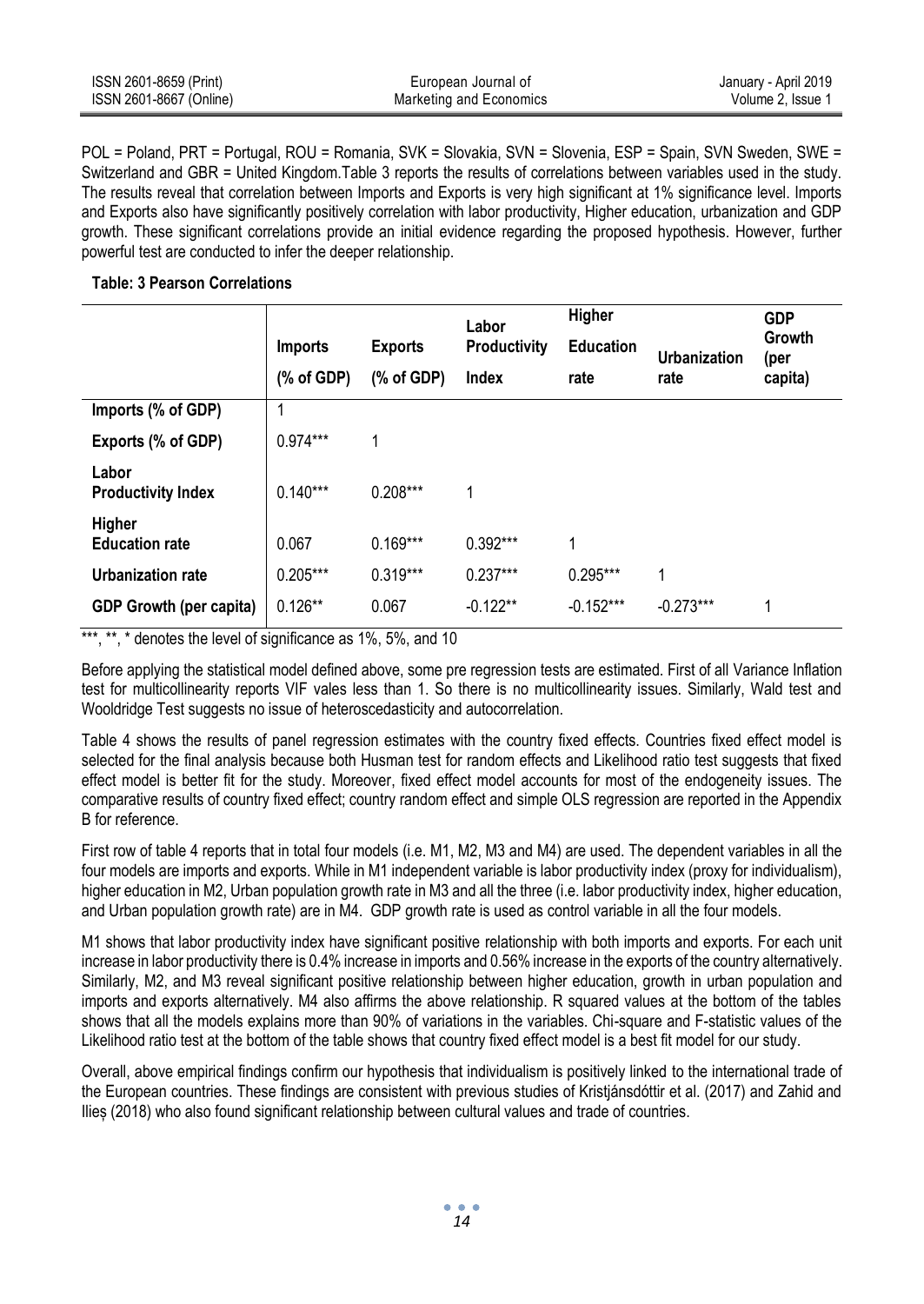|                         | M <sub>1</sub>               |                          | M <sub>2</sub>               |                              | M <sub>3</sub>               |                              | M4                           |                          |
|-------------------------|------------------------------|--------------------------|------------------------------|------------------------------|------------------------------|------------------------------|------------------------------|--------------------------|
| Dependent Variable      | Imports                      | Exports                  | Imports                      | Exports                      | Imports                      | Exports                      | Imports                      | Exports                  |
| Constant                | Fixed<br>effects<br>15.39*** | Fixed<br>effects<br>2.97 | Fixed<br>effects<br>26.66*** | Fixed<br>effects<br>19.30*** | Fixed<br>effects<br>52.59*** | Fixed<br>effects<br>55.59*** | Fixed<br>effects<br>15.49*** | Fixed<br>effects<br>2.06 |
|                         | (2.68)                       | (3.09)                   | (1.47)                       | (1.69)                       | (0.60)                       | (0.75)                       | (2.53)                       | (2.82)                   |
| Labor productivity      | $0.40***$                    | $0.56***$                |                              |                              |                              |                              | $0.18***$                    | $0.28***$                |
| Index                   | (0.03)                       | (0.03)                   |                              |                              |                              |                              | (0.03)                       | (0.04)                   |
| <b>Higher Education</b> |                              |                          | $1.19***$                    | $1.63***$                    |                              |                              | $0.93***$                    | $1.22***$                |
| Rate                    |                              |                          | (0.06)                       | (0.07)                       |                              |                              | (0.08)                       | (0.09)                   |
| Urban population        |                              |                          |                              |                              | $2.44***$                    | 1.38                         | 0.54                         | $-0.89$                  |
| growth<br>(annual %)    |                              |                          |                              |                              | (0.78)                       | (0.97)                       | (0.66)                       | (0.74)                   |
| GDP per capita          | 0.13                         | $-0.04$                  | $0.41***$                    | $0.34***$                    | 0.05                         | $-0.21$                      | $0.36***$                    | $0.27**$                 |
| growth<br>(annual %)    | (0.10)                       | (0.11)                   | (0.09)                       | (0.11)                       | (0.11)                       | (0.14)                       | (0.09)                       | (0.10)                   |
| R-squared               | 0.93                         | 0.93                     | 0.94                         | 0.94                         | 0.90                         | 0.89                         | 0.94                         | 0.95                     |
| Likelihood ratio test   |                              |                          |                              |                              |                              |                              |                              |                          |
| Chi-Square              | 1578.8***                    | 1588.8***                | 1700.8***                    | 1715.6***                    | 1417.7***                    | 1314.9*<br>$\star\star$      | 1656.4**<br>$\star$          | 1672.6*<br>$**$          |
| F-statistic             | 243.2***                     | 247.5***                 | 309.8***                     | 318.02***                    | 175.08***                    | 145.62*<br>$\star\star$      | 296.5***                     | 305.32*<br>$**$          |

Table 4: Panel regression estimates with country fixed effects

\*\*\*, \*\*, \* denotes the level of significance as 1%, 5%, and 10%. And (----) shows standards errors.

## **Conclusions:**

Effective intercultural businesses are an effect of a good understanding of the values and practices of a specific culture and Europe has a multitude of cultures that learnt to coexist in order to flourish. The international relationship across the continent is of specific importance when new values and practices are encountered especially in situations that imply negotiation. The purpose of our study resumes at analyzing the impact of the individualism dimension on the international trade of 30 European countries using an unique set of proxies revealed from the exhaustive literature on the different types of individualism and collectivism concepts that preoccupied authors even thousands of years ago. Consistent with previous studies (Kristjánsdóttir et al., 2017; Zahid and Ilieș, 2018) the individualism dimension is found to have a significant relationship with both imports and exports of the European countries analyzed.

All four models used in our study confirm the hypothesis that there is a significant positive relationship between individualism and the international trade of the countries analyzed. First model (M1) shows that labor productivity index have significant positive relationship with both imports and exports and that for a unit increase in labor productivity there is a 0.4% increase in imports and 0.56% increase in the exports of the country alternatively. Similarly, the remaining models reveal significant positive relationship between higher education rate, urban population growth rate and imports and exports alternatively.

The main limitation of the current study is the lack of theoretical background in linking the individualism dimension with international trade. More appropriate proxies, as well as different statistical analyses can be used in order to see the impact of individualism/collectivism dimension on the international trade. Further research is much needed on the subject since the differences between societies are best seen across the continent; the values, as well as the practices are much more heterogeneous in big countries like the US, Russia, India, China, Japan, Brazil, Canada, and so on. Another issue that is worth analyzing is the type of industry that perform best in international trade according to the degree of individualist a society is, as well as the international trade between countries that have similar scores on this dimension.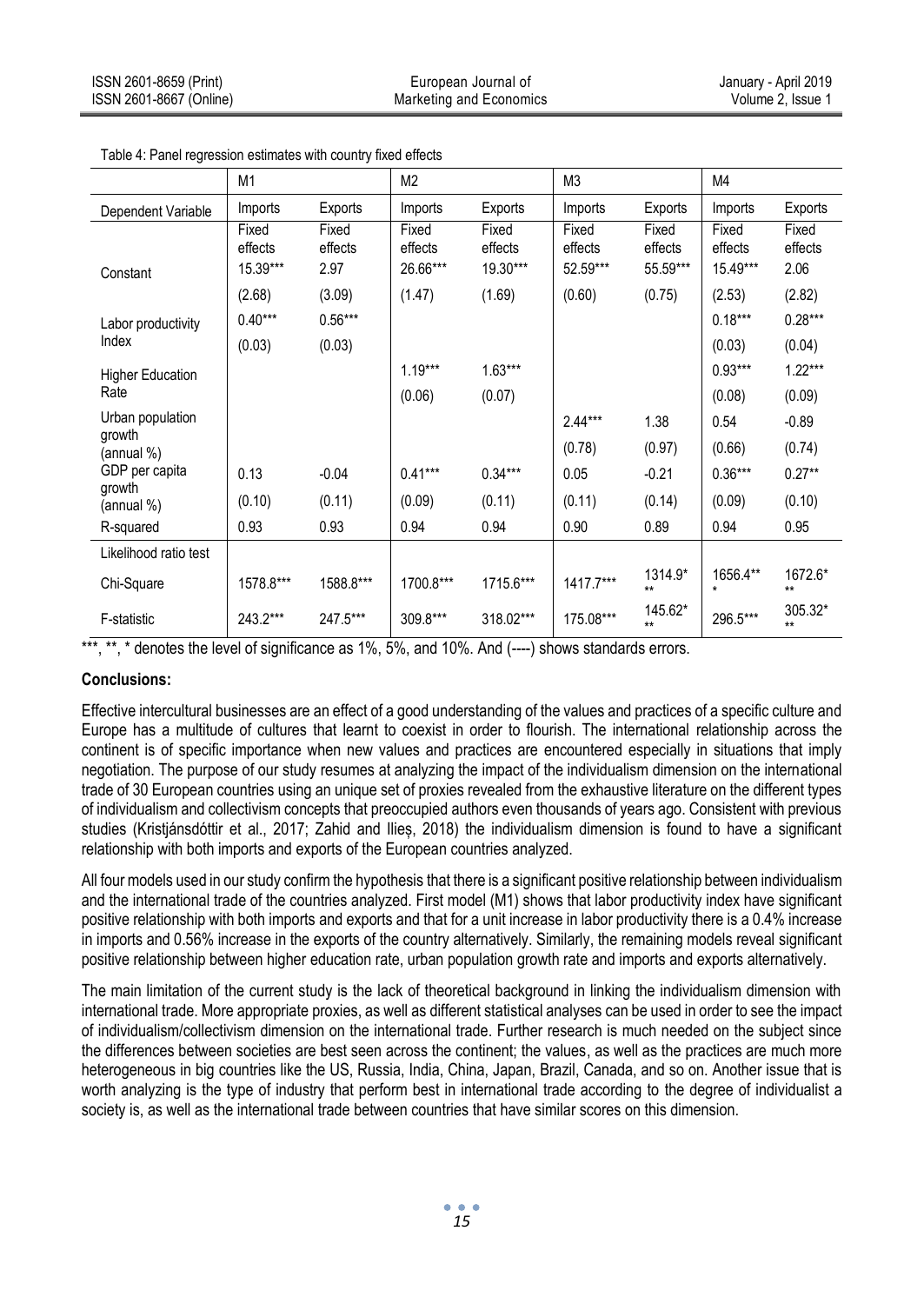| ISSN 2601-8659 (Print)  | European Journal of     | January - April 2019 |
|-------------------------|-------------------------|----------------------|
| ISSN 2601-8667 (Online) | Marketing and Economics | Volume 2. Issue 1    |

#### **References**

- [1] Bakan, D. (1966). *The duality of human existence.* Chicago: Rand McNally.
- [2] Bellah, R. N., Madsen, R., Sullivan, W. M., Swidler, A., & Tipton, S. M. (1988). *Individualism and commitment in American life: Readings on the themes of habits of the heart.* New York: Harper & Row.
- [3] Bontempo, R., & Rivero, J. C. (1992). *Cultural variation in cognition: The role of self-concept in the attitude behavior link.* Paper presented at the meetings of the American Academy of Management, Las Vegas, Nevada, August.
- [4] Cohen, R. (1991). *Negotiating across cultures.* Washington, D.C.: United States Institute of Peace Press.
- [5] Confucius (1915). *The ethics of Confucius.* New York: Putnam.
- [6] Dewey, J. (1930). *Individualism old and new.* New York: Minton, Balch.
- [7] Dumont, L. (1986). *Essays on individualism.* Chicago: University of Chicago Press.
- [8] Elias, N. (1991). *The society of individuals.* Oxford, England: Blackwell.
- [9] Ember, C. R., & Levinson, D. (1991). The substantive contributions of world-wide cross-cultural studies using secondary data. *Behavior Science Research* 25, 79- 140.
- [10] Fishbein, M., & Ajzen, I . (1975). *Belief, attitude, intention, and behavior: An introduction to theory and research.*  Reading, Mass.: Addison-Wesley.
- [11] Gould, J., & Kolb, W. I . (1964). *A dictionary of the social sciences.* Glencoe, 111.: Free Press.
- [12] Hofstede, G. (1980). *Cultures consequences*. Beverly Hills: Sage.
- [13] Hofstede, G. (1982). *Cultural pitfalls for Dutch expatriates in Indonesia*. Maastricht, Netherlands: Institute for Research on Intercultural Cooperation.
- [14] Hofstede, G. (1991). *Cultures and organizations: Software of the mind*. London: McGraw-Hill.
- [15] Hofstede, G., & Bond, M. H. (1984). *Hofstedes cultural dimensions: An independent validation using Rokeachs Value Survey*. Journal of Cross-Cultural Psychology 15, 417-433.
- [16] Hofstede, G., Bond, M. H., & Luk, C-L. (1993). *Individual perceptions of organizational cultures: A methodological treatise on levels of analysis.* Organizational Studies 14, 483-503.
- [17] Hogan, R. (1975). *Theoretical ethnocentrism and the problem of compliance*. American Psychologist 30, 533- 540.
- [18] Hsu, F. L. K. (1983). *Rugged individualism reconsidered.* Knoxville: University of Tennessee Press.
- [19] Hui, C. H. (1984). *Individualism-collectivism: Theory, measurement and its relationships to reward allocation.* Unpublished doctoral dissertation, Department of Psychology, University of Illinois at Champaign-Urbana.
- [20] Hui, C. H. (1988). *Measurement of individualism-collectivism*. Journal for Research in Personality 22, 17-36.
- [21] Huntington, S. P. (1993). *The clash of civilizations*. Foreign Affairs 72, 22-49.
- [22] Ingelhart, R. (1990). *Culture shift in advanced industrial societies*. Princeton, N.J.: Princeton University Press.
- [23] Inkeles, A., & Smith, D. H. (1974). *Becoming modern.* Cambridge, Mass.: Harvard University Press.
- [24] Kanfer, F. (1979). *Personal control, social control, and altruism: Can society survive the age of ego-centrism?* American Psychologist 34, 231-239.
- [25] Kateb, G. (1992). *The inner ocean: Individualism and democratic culture.* Ithaca, N.Y.: Cornell University Press.
- [26] Kluckhohn, F, & Strodtbeck, F. (1961). *Variations in value orientations.* Evanston, I I I : Row, Peterson.
- [27] Kristjánsdóttir H., Örn Guðlaugsson Þ., Guðmundsdóttir S. and Aðalsteinsson G.D. (2017), *Hofstede national culture and international trade*, Applied Economics, 49(57), 5792-5801.
- [28] Lalonde, R. N., & Silverman, R. A. (1994). *Behavioral preferences in response to social injustice: The effects of group permeability and social identity salience*. Journal of Personality and Social Psychology 66, 78-85.
- [29] Lasch, C. (1978). *The culture of narcissism: American life in an age of diminishing expectations.* New York: Norton.
- [30] Lukes, S. (1973). *Individualism.* Oxford, England: Basil Blackwell.
- [31] Markus, H. R., & Kitayama, S. (1991b). *Culture and self: Implications for cognition, emotion and motivation.* Psychological Review 98, 224-253.
- *[32]* Pareek, U. (1968). *A motivational paradigm of development*. Journal of Social Issues 24, 115-122.
- [33] Parsons, T. (1949). *The structure of social action.* Glencoe, 111.: Free Press.
- [34] Pelto, P. J. (1968). *The difference between "tight" and "loose" societies*. Transaction*,* April, 37-40.
- [35] Rakoff, W. (1978). *The illusion of detachment*. Adolescent Psychiatry 6, 119-129.
- [36] Rand, A., & Branden, S. (1964). *The virtue of selfishness*. New York: Penguin Group.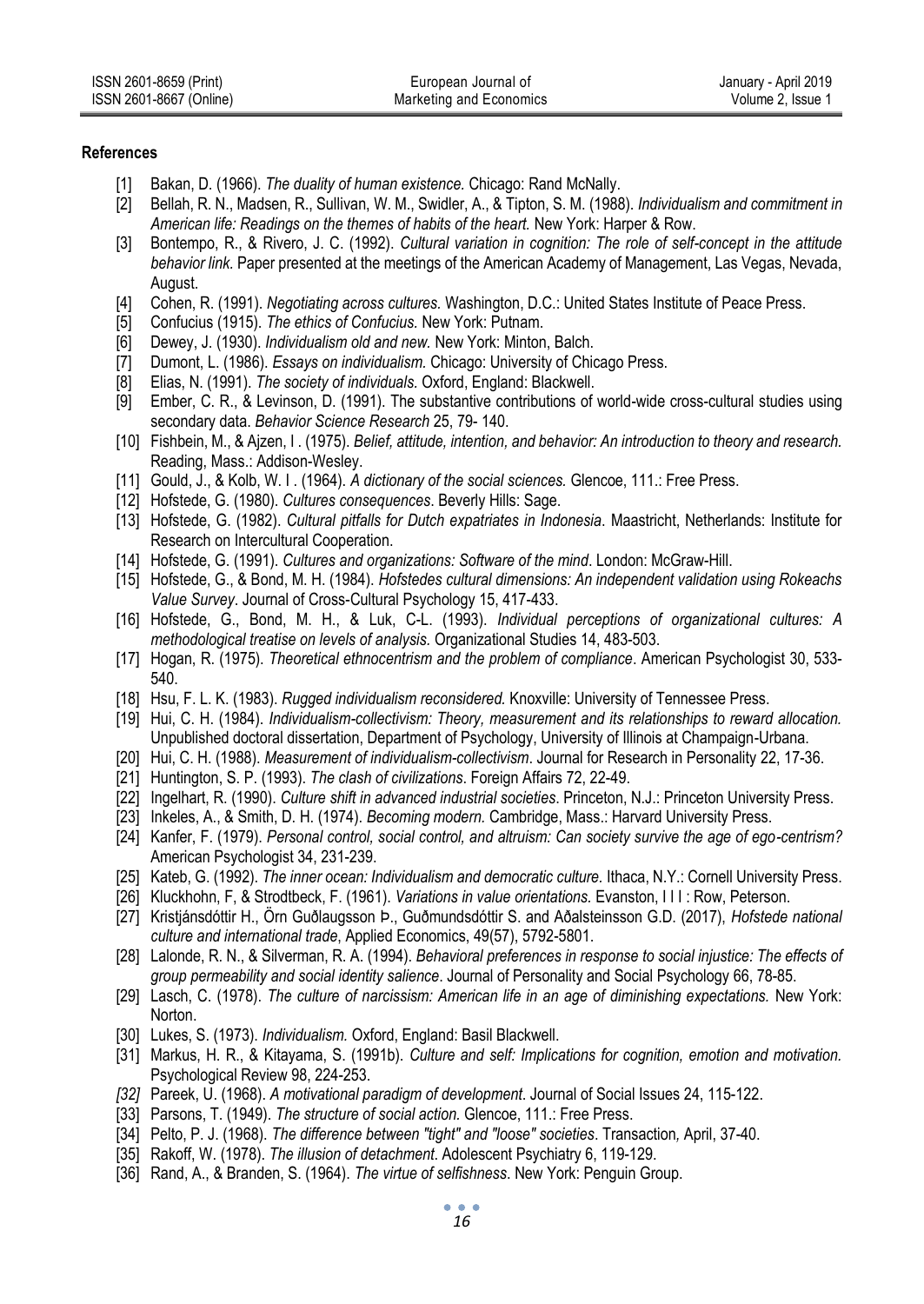| ISSN 2601-8659 (Print)  | European Journal of     | January - April 2019 |
|-------------------------|-------------------------|----------------------|
| ISSN 2601-8667 (Online) | Marketing and Economics | Volume 2. Issue 1    |

- [37] Riesman, D., Glazer, N., & Denney, R. (1961). *The lonely crowd: A study of the changing American character.*  New Haven: Yale University Press.
- [38] Robbins, M. C, de Walt, B. R., & Pelto, P. J. (1972). *Climate and behavior: A biocultural study*. Journal of Cross-Cultural Psychology 3, 331-344.
- [39] Rotenburg, M. (1977). *Alienating individualism and reciprocal individualism: A cross-cultural conceptualization.*  Journal of Humanistic Psychology 17, 3-17.
- [40] Sampson, E. E. (1977). *Psychology and the American ideal*. Journal of Personality and Social Psychology 35, 767-782.
- *[41]* Schwartz, B. (1986). *The battle of human nature: Science, morality, and modern life.* New York: Norton.
- [42] Schwartz, S. H. (1990). *Individualism-collectivism. Critique and proposed refinements*. Journal of Cross-Cultural Psychology 21, 139-157.
- [43] Smith, M. B. (1978). *Perspectives on selfhood.* American Psychologist 33, 1053-1063.
- [44] Stewart, R. A. C. (1971). *Cultural dimensions.* New Haven: Human Relations Area Files.
- [45] Tocqueville, A. de (1985 [reprint], vol. 1, trans. 1835; vol. 2, trans. 1840). *Democracy in America.* New York: Alfred Knopf.
- [46] Toennies, E (1957). *Community and society,* trans. C. P. Loomis. East Lansing: Michigan State University Press.
- [47] Triandis, H. C , Bontempo, R., Leung, K,, & Hui, C. H. (1990). *A method for determining cultural, demographic, and personal constructs*. Journal of Cross-Cultural Psychology 21, 302-318.
- [48] Triandis, H. C, Bontempo, R., Villareal, M. J., Asai, M., & Lucca, N. (1988). *Individualism and collectivism: Crosscultural perspectives on self-ingroup relationships*. Journal of Personality and Social Psychology 54, 323-338.
- [49] Triandis, H. C, Leung, K., Villareal, M., & Clack, F. L. (1985). *Allocentric vs. idiocentric tendencies: Convergent and discriminant validation*. Journal of Research in Personality 19, 395-415.
- [50] Triandis, H. C, McCusker, C, & Hui, C. H. (1990*). Multimethod probes of individualism and collectivism*. Journal of Personality and Social Psychology 59, 1006- 1020.
- [51] Triandis, H. C. (1980). *Values, attitudes, and interpersonal behavior*. In H. E. Howe & M. M. Page (eds.). Nebraska Symposium on Motivation*, 1979.* Lincoln: University of Nebraska Press.
- [52] Triandis, H. C. (1988). *Collectivism v. individualism: A reconceptualization of a basic concept in cross-cultural social psychology*. In G. K. Verma & C. Bagley (eds.). Cross-cultural studies of personality, attitudes and cognition (pp. 60-95), London: Macmillan.
- [53] Triandis, H. C. (1993). *Collectivism and individualism as cultural syndromes*. Cross-Cultural Research 27, 155- 180.
- [54] Triandis, H. C. (1995). *Individualism and Collectivism: New directions in social psychology*. Westview Press.
- [55] Weber, M. (1930, 1958). *The protectant ethic and the spirit of capitalism,* trans. T. Parsons. New York: Scribners.
- [56] Weber, M. (1947, 1957). *The theory of social and economic organization.* Glencoe, I I I : Free Press.
- [57] Witkin, H., & Berry, J. W (1975). *Psychological differentiation in cross-cultural perspective*. Journal of Cross-Cultural Psychology 6, 4-87.
- [58] ZAHID, R. A., & ILIEȘ, A. (2018). THE IMPACT OF EASTERN EUROPEAN CULTURE ON THE INTERNATIONAL TRADE. *REFLECTING ON EUROPE'S (DIS) ORDER: SCENARIOS FOR THE EU'S FUTURE*, 120.
- [59] Ziller, R. C. (1965). *Toward a theory of open and closed groups*. Psychological Bulletin 64, 164-182.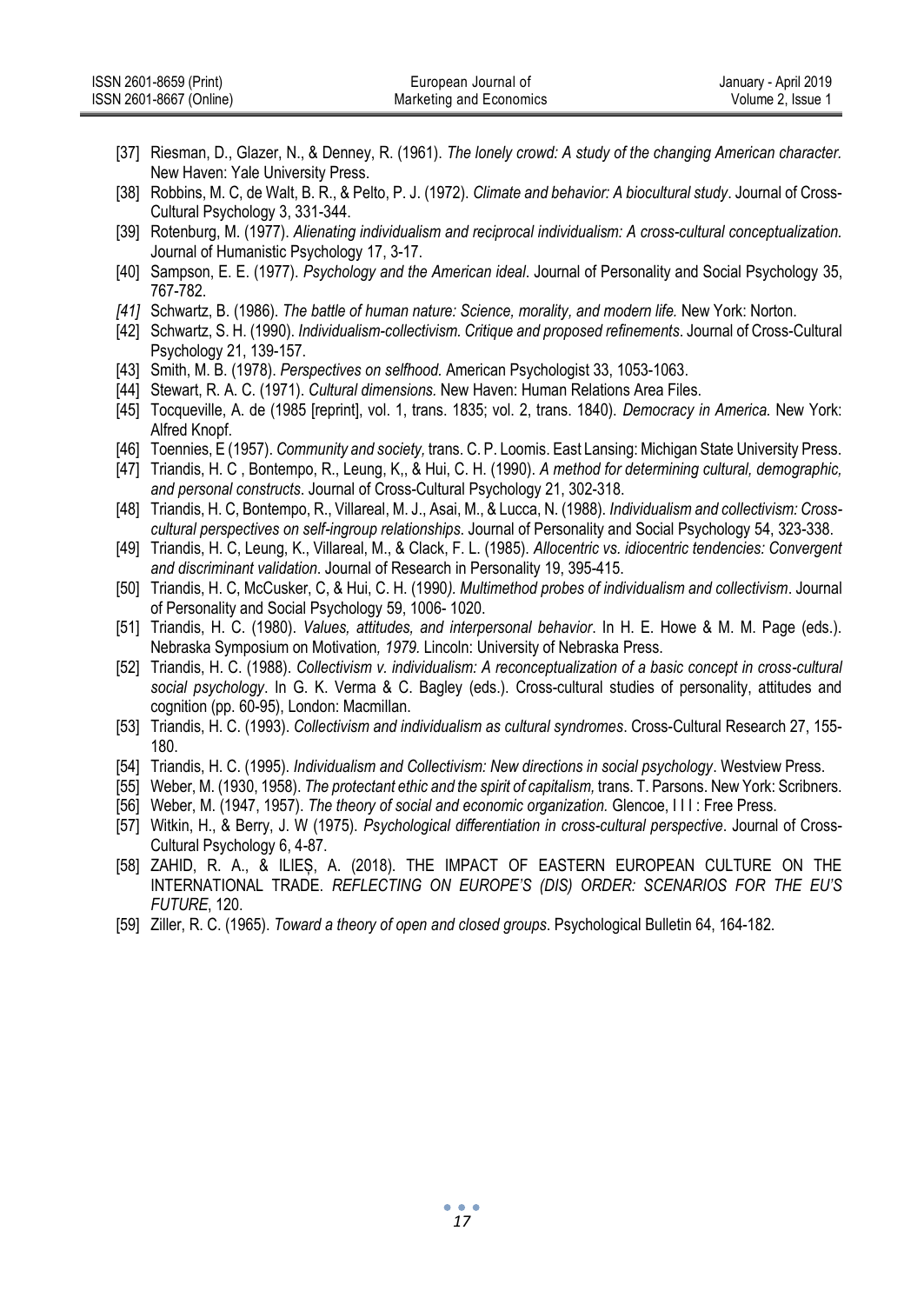#### Appendix A





Labor Productivity index





Urban population growth (annual %)



GDP per capita growth (annual %)



ò  $\bullet$  $\ddot{\phantom{a}}$ *18*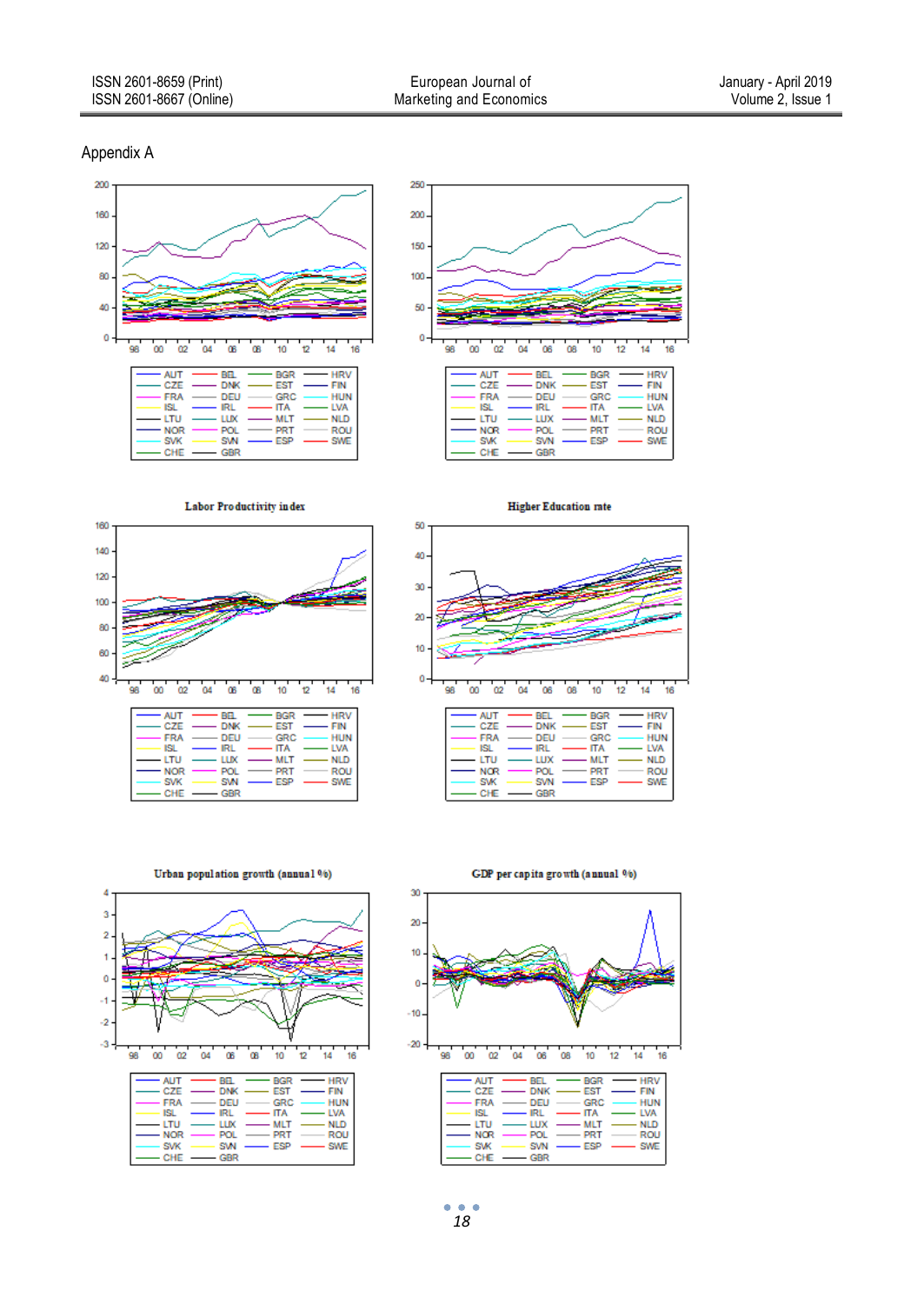| <b>Dependent Variable</b>             | <b>Imports</b> |                      |                | <b>Exports</b> |                  |                |
|---------------------------------------|----------------|----------------------|----------------|----------------|------------------|----------------|
|                                       | <b>OLS</b>     | <b>Fixed effects</b> | Random effects | <b>OLS</b>     | Fixed<br>effects | Random effects |
| Constant                              | 20.94*         | 15.49***             | 15.68***       | 4.83           | 2.06             | 2.19           |
|                                       | (9.70)         | (2.53)               | (4.71)         | (10.96)        | (2.82)           | (5.30)         |
| Labor productivity Index              | $0.28**$       | $0.18***$            | $0.18***$      | $0.39***$      | $0.28***$        | $0.29***$      |
|                                       | (0.11)         | (0.03)               | (0.03)         | (0.12)         | (0.04)           | (0.04)         |
| <b>Higher Education Rate</b>          | $-0.06$        | $0.93***$            | $0.91***$      | 0.21           | $1.22***$        | $1.20***$      |
|                                       | (0.16)         | (0.08)               | (0.08)         | (0.18)         | (0.09)           | (0.09)         |
| Urban population growth<br>(Annual %) | $7.56***$      | 0.54                 | 0.64           | 11.96***       | $-0.89$          | $-0.67$        |
|                                       | (1.36)         | (0.66)               | (0.66)         | (1.54)         | (0.74)           | (0.73)         |
| GDP per capita growth<br>(Annual %)   | $1.64***$      | $0.36***$            | $0.37***$      | $1.69***$      | $0.27**$         | $0.27**$       |
|                                       | (0.33)         | (0.09)               | (0.09)         | (0.38)         | (0.10)           | (0.10)         |
| R-squared                             | 0.09           | 0.94                 | 0.39           | 0.15           | 0.95             | 0.49           |
| Log likelihood                        |                |                      |                |                |                  |                |
| Chi-Square                            |                | 1656.4***            |                |                | 1672.6***        |                |
| F-statistic                           |                | 296.5***             |                |                | 305.32***        |                |
| <b>Hausman Test</b>                   |                |                      |                |                |                  |                |
| Chi-Square                            |                |                      | 24.80***       |                |                  | 26.71***       |

Appendix B: Panel regression estimates

\*\*\*, \*\*, \* denotes the level of significance as 1%, 5%, and 10%.

# **Opportunities for Future Research**

As Colombia contemplates and navigates through the growing pains associated with any transition from a war-torn nation to a peaceful and prosperous one, certain areas appear ripe for further study and consideration. Educational training programs, and education more broadly, can help produce a populace with enhanced skills and abilities to support local, regional and national development strategies as well as to promote democratic values, attitudes and behaviors. It is compelling to argue that both phenomena, increasing education and promotion of democratic ideals, are desirable outcomes for a Colombian society struggling to transform itself and to emerge successfully from its post-conflict era transition.

In a post-conflict Colombian society, the reestablishment and consolidation of democratic values, attitudes and behavior indeed democratic institutions themselves—are paramount. However, democratic institutions alone are not sufficient to guarantee majority rule with respect for minority rights and democratic stability. It is the values and norms to which the citizens adhere that provide the ultimate guarantee. This means a willingness to tolerate the rights of those who disagree with the majority and hold opposing views. In the absence of such tolerance, democratic stability will be weak at best. Therefore, in addition to support for democratic institutions, there must be ample public support for political tolerance, and elite and powerful groups must demonstrate tolerance towards the opposition and other minorities for a stable democracy to flourish.

Another key component to any notion of democracy and a fundamental building block of democratic theory is the centrality of participation to the democratic process. Education and training programs can foster, encourage and support community and political organizations. Participation in these programs and organizations often stimulates innovation and promotion in defense of democratic processes and institutions built upon the notions of trust and reciprocity. It is important to support